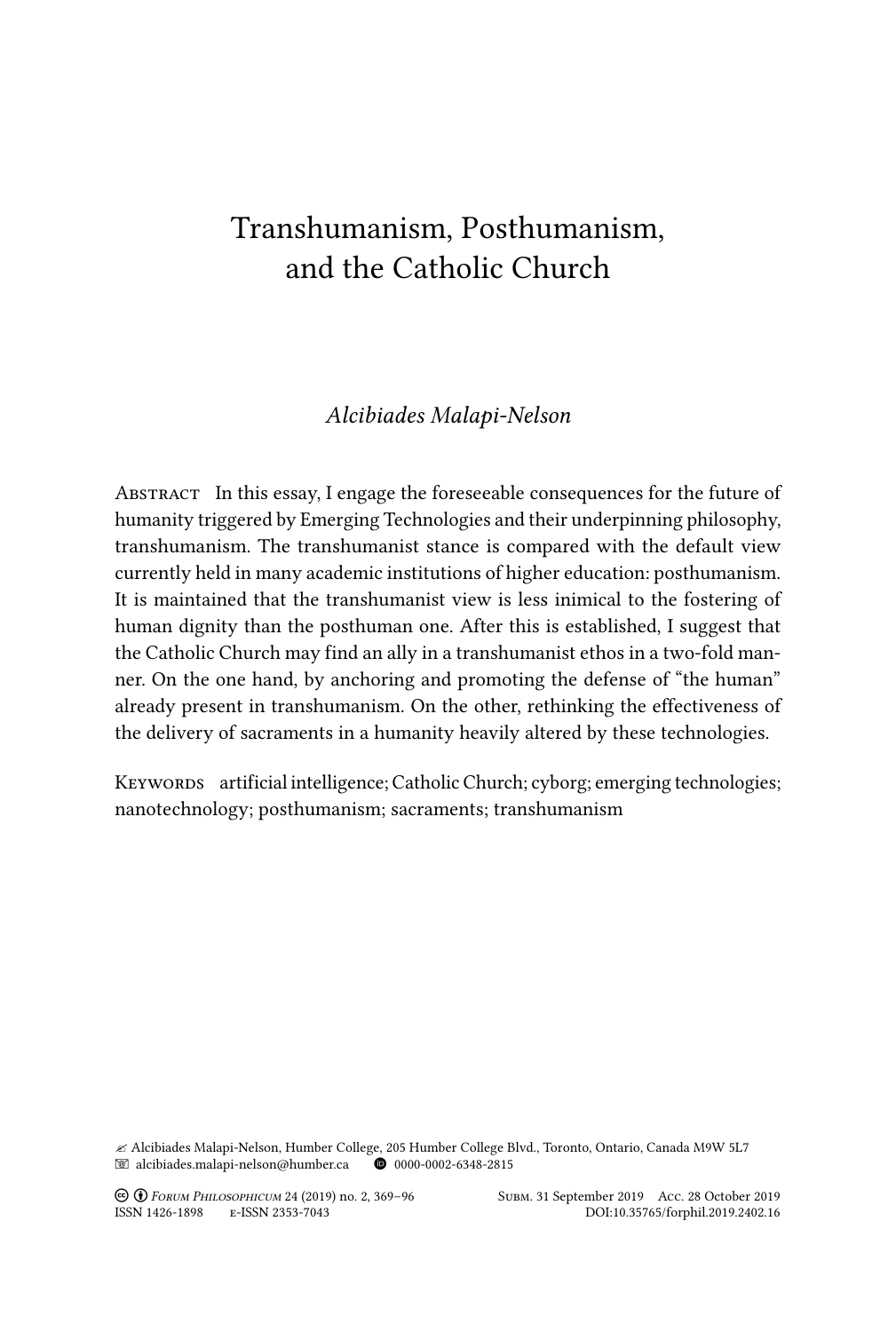## 1. Emerging Technologies and Transhumanism

Towards the beginning of this millennium, a reasonably large and diverse group of scientists got together in California to discuss the near future of scientific research and technological developments. After a series of presentations and workshops, they reached a consensus, characterizing the techno-scientific horizon through its basis in breakthroughs in genetics, human-machine interfaces, robotics, synthetic biology, and artificial intelligence, all underpinned by nanotechnology. The official report that came out of it, *Converging Technologies for Improving Human Performance: Nano*technology, Biotechnology, Information Technology and Cognitive Science,<sup>1</sup> set the formal precedent for what later became known as the "Nano-Bio-Info-Cogno Convergence"—NBIC for short. The NBIC Convergence aimed to synchronize these *Emerging Technologies* (as they are often called now) towards a qualitative leap in science in particular and civilization in general:

We stand at the threshold of a new renaissance in science and technology, based on a comprehensive understanding of the structure and behavior of matter from the nanoscale up to the most complex system yet discovered, the human brain.… Developments in systems approaches, mathematics, and computation in conjunction with NBIC allow us for the first time to understand the natural world, human society, and scientific research as closely coupled complex, hierarchical systems. At this moment in the evolution of technical achievement, improvement of human performance through the integration of technologies becomes possible. This is a broad, cross-cutting, emerging and timely opportunity of interest to individuals, society, and humanity in the long term.<sup>2</sup>

This "new renaissance in science and technology" would entail a breakthrough in the understanding and living conditions of humanity, potentially surpassing the original Enlightenment moment. The novel technologies referred to would be pervasive enough so that "the definition of human enhancement may entail providing people with advanced capabilities of speed, language, skill, or strength beyond what humans can perform today."3 The inevitability of these innovations would be identifiable from previous recent history, assuming that "as plastic surgery and pharmacology have given new choices to human beings today, enhancement treatments will no doubt shape

<sup>1.</sup> Mihail C. Roco and William Sims Bainbridge, eds., *Converging Technologies for Improving Human Performance: Nanotechnology, Biotechnology, Information Technology and Cognitive Science*, National Science Foundation (Dordrecht: Kluwer Academic Publishers, 2003).

<sup>2.</sup> Ibid., 2.

<sup>3.</sup> Ibid., 92.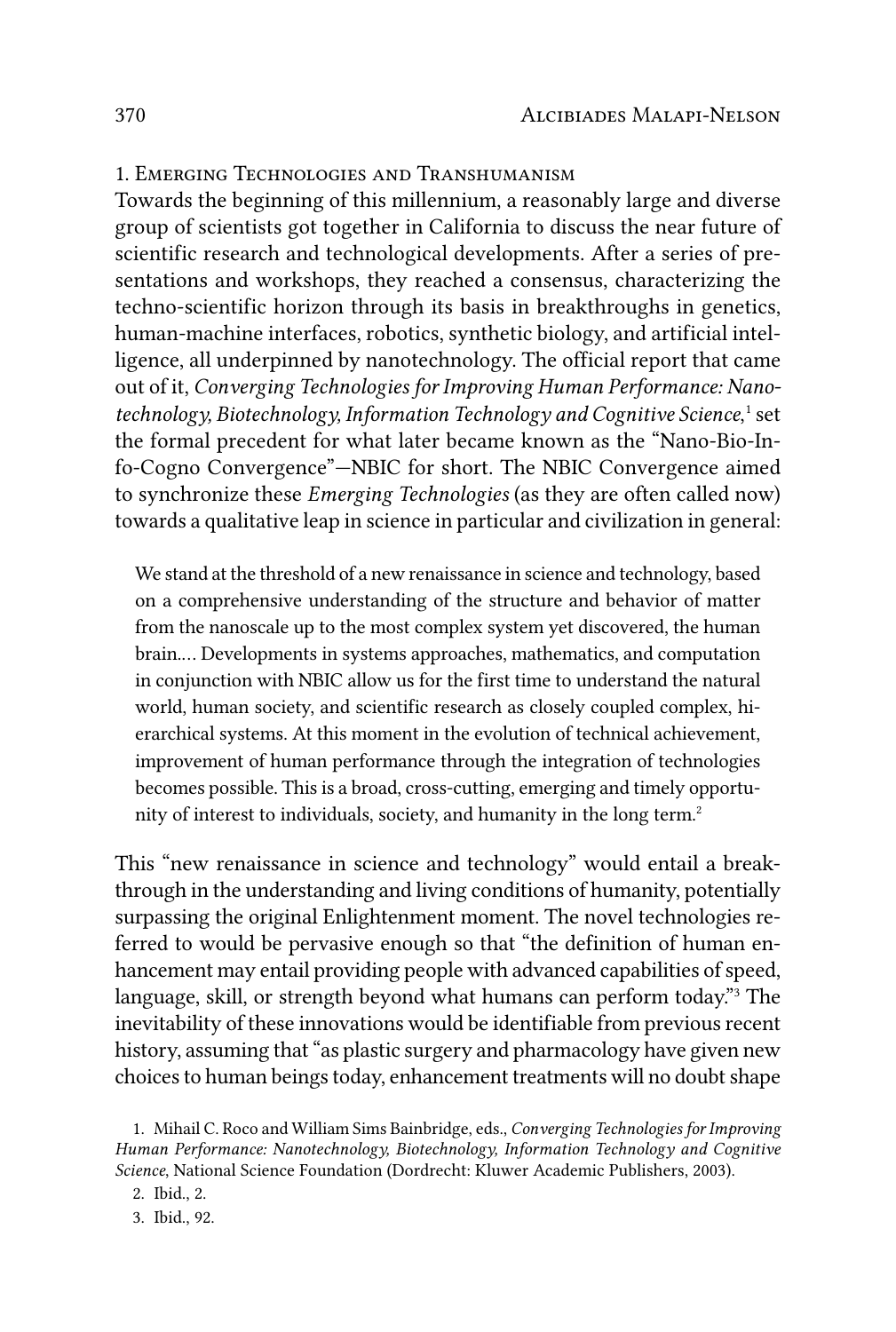tomorrow."4 These scientists were as explicit as they were ambitious in setting up a clear agenda for what Habermas would call a "finalizationist" role of science, namely, the steering of scientific practice towards the solution of human ailments.5 In this case, however, therapeutics seemingly was not the driving criterion, but *enhancement*. The stated goal of improving the human condition through modifying its substratum was clear. The aims mentioned in this gathering were unapologetic in their manifest desire to alter humankind towards its betterment so that we gradually attain:

enhancing individual sensory and cognitive capabilities … highly effective communication techniques including brain-to-brain interaction, perfecting human-machine interfaces including neuromorphic engineering for industrial and personal use, enhancing human capabilities for defense purposes.<sup>6</sup>

These striking targets were not original, however. Indeed, these ambitious goals were reminiscent of the grandiose promises put forward by classical cybernetics in the 1940s—that promising scientific movement that somewhat mysteriously died off within a decade.7 The cybernetic impetus carried the hopes of an enhanced humanity, at the time scarred in the aftermath of World War II. Norbert Wiener's hopes were far-reaching, looking forward to a time where prosthetic implants would perform better than biological limbs and intelligent machinery would free up time for us by performing task, tasks we are currently paid to do.<sup>8</sup> Interesting common themes notwithstanding, the "metaphysical research programme"<sup>9</sup> behind these impulses is further recognizable from pre-cybernetic times. One could identify both cybernetics and Emerging Technologies as underpinned by a more profound vision.

4. Ibid.

5. Habermas advocates for the steering of science towards therapeutic advances in science and medicine, (see Gernot Böhme, Wolfgang Van Den Daele, and Wolfgang Krohn, "Finalization in Science," *Social Science Information* 15, no. 2/3 (1976), doi:10.1177/053901847601500205), but rejects any attempt at enhancing the already healthy, see Jürgen Habermas, *The Future of Human Nature*, trans. Hella Beister and William Rehg (Cambridge, UK: Polity, 2003). However, the line between curing and enhancing is becoming increasingly blurred Carl Elliott, "Enhancement Technologies and the Modern Self," *Journal of Medicine and Philosophy* 36, no. 4 (2011), doi:10.1093/jmp/jhr031.

6. Roco and Bainbridge, eds., *Converging Technologies for Improving Human Performance*, 1.

7. Alcibiades Malapi-Nelson, *The Nature of the Machine and the Collapse of Cybernetics: A Transhumanist Lesson for Emerging Technologies* (Cham: Palgrave Macmillan, 2017), ch. 8.

8. Norbert Wiener, *The Human Use of Human Beings: Cybernetics and Society* (Boston: Houghton Mifflin, 1954).

9. This is Karl Popper's term, coined when referring to the working metaphysics operating behind Darwinian natural selection Karl Popper, *Unended Quest: An Intellectual Autobiography* (Oxfordshire, UK: Taylor and Francis, 2005), 194–210.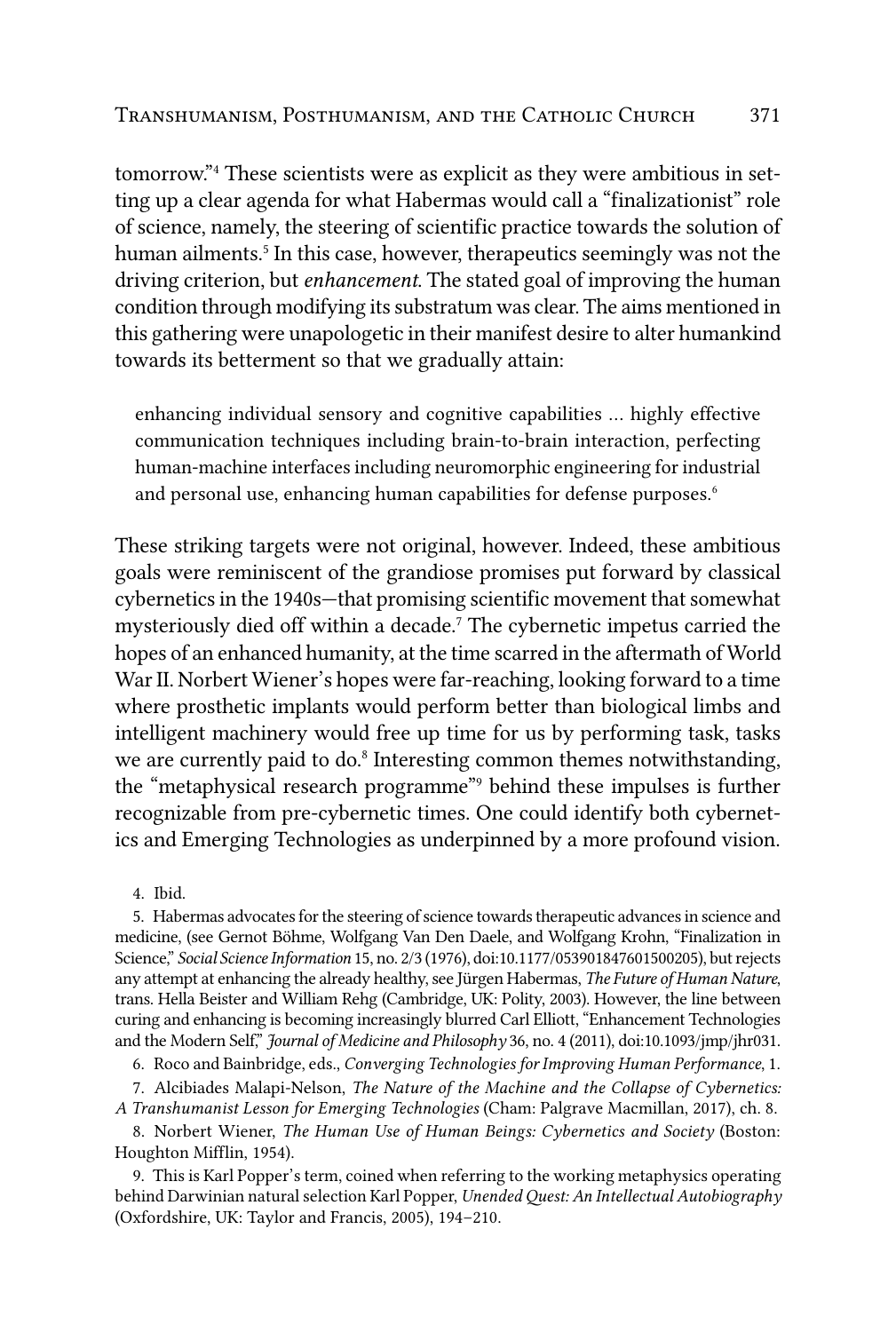Although one can find traces of this "up-lifting" sentiment towards human improvement in several periods within the history of ideas (e.g., the Enlightenment),<sup>10</sup> during the last century a plethora of these human-enhancing attitudes has been housed under one conceptual umbrella: Transhumanism. Under this view, the "human" aims at being not ontologically confined, with a character of necessity, to its current physical and biological reality. Instead, the human ethos always aimed at (and indeed longed for) transcending its physical, biological, and cognitive boundaries via knowledge and personal transformation. One could refer to it as a cluster of:

Philosophies of life (such as extropian perspectives) that seek the continuation and acceleration of the evolution of intelligent life beyond its currently human form and human limitations by means of science and technology, guided by life-promoting principles and values.… [Transhumanism could be understood as] the intellectual and cultural movement that affirms the possibility and desirability of fundamentally improving the human condition through applied reason, especially by developing and making widely available technologies to eliminate aging and to greatly enhance human intellectual, physical, and psychological capacities.<sup>11</sup>

As such, this movement, increasingly making inroads in science, philosophy, the social sciences, humanities, and theology, aims at the qualitative improvement of the human race. This improvement would take place through substantial biological and cognitive alterations made possible by disruptive innovations in science and technology (e.g., the NBIC Convergence alluded to above). It maintains a "human-first" attitude at its core, mastering nature responsibly, but having as a priority the thriving of "the human"—not the care of nature for the sake of itself. Any progress in science, technology, and the realms where these are applied, have as a primal aim the betterment of the "human condition." One would welcome this transformation to the point in which the entity would not only have its biology and cognitive capabilities substantially altered but conceivably altogether surpassed. Key to this program is the non-negotiable tenet that humanity is not reduced to its current physical instantiation. *A fortiori*, it is assumed that humanity can survive the (perhaps inevitable) profound modification of it. This modification may arrive out of, among several reasons,

<sup>10.</sup> Malapi-Nelson, *The Nature of the Machine*, ch. 9.

<sup>11.</sup> Max More, "The Philosophy of Transhumanism," in *The Transhumanist Reader*, ed. Max More and Natasha Vita-More (West Sussex: John Wiley & Sons, 2013), 3.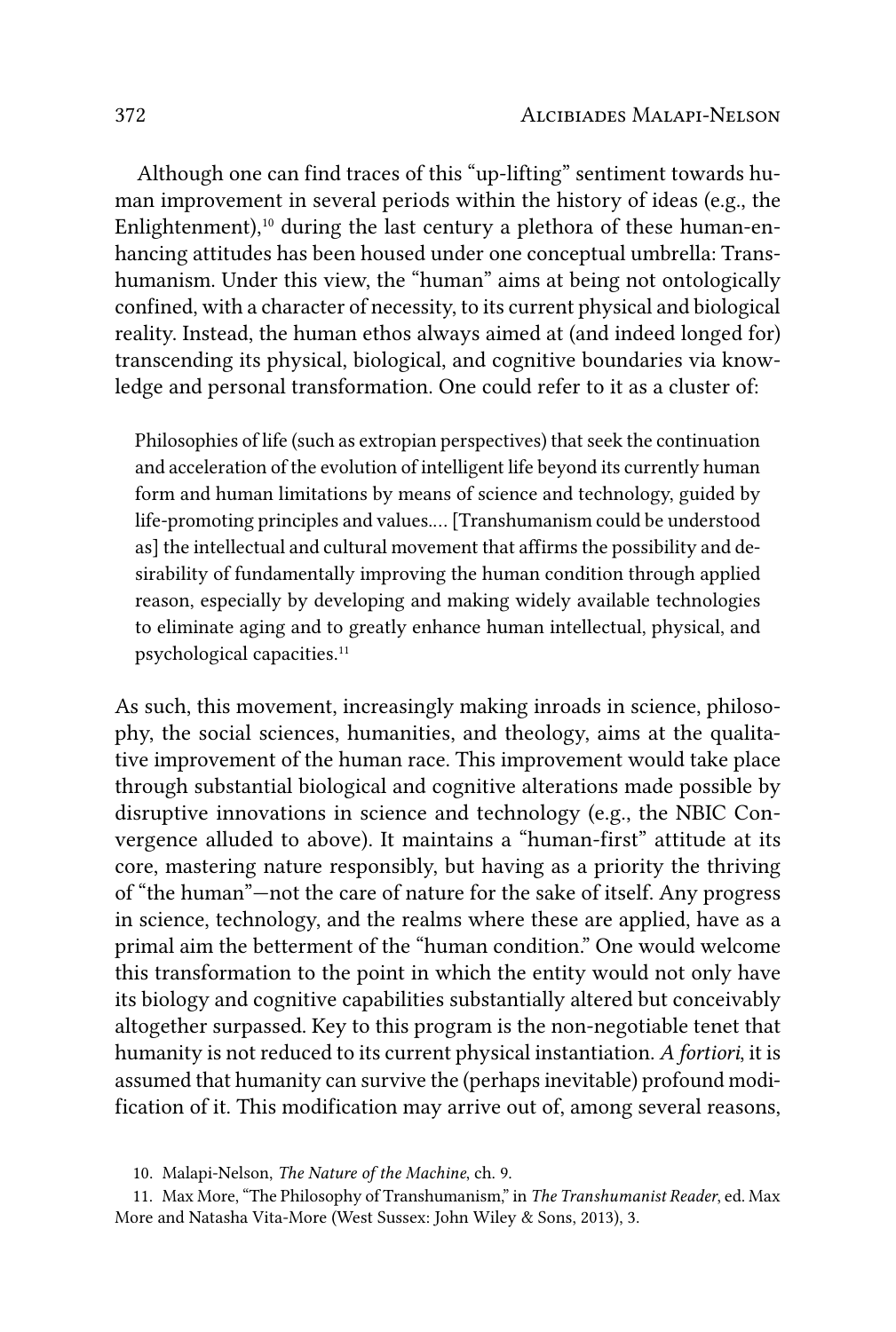a sheer need for survival from environmental catastrophes. Moreover, the deep alteration of the human substratum, even the eventual replacement of its current biology, far from hampering humanity's survival, would help it prosper. Indeed, if homo sapiens were to be altered beyond recognition, or even become extinct, the human being would still prevail.<sup>12</sup>

Transhumanism advocates for the bold defense of this transcending human. As part and parcel of this defensive attitude, it understands the category "human" not as a descriptive, but normative. The set of properties that we ought to attain to enter humanity (e.g., what education meant during the Enlightenment) would underpin this normativity. As a consequence, the biological species in which the human is instantiated takes a backseat role in what pertains to the defining feature of human nature (or in metaphysical terms, in what concerns the "essence" of being human). Transhumanism aims at the flourishing of this "human," whatever its substratum (full homo sapiens, homo sapiens-machine hybrid, or even non-carbon-based) as its prime directive. And although the longing for transcending the confining characteristics of our embodiment can be recognized in writings throughout civilization as early as Plato, Emerging Technologies might be bringing unprecedented possibilities to realize some of these yearnings.

One common criticism against the transhumanist goals instantiated via the NBIC agenda regards their feasibility. This criticism would maintain that the transhumanist ethos, both in theory and in technological applicability, pertains to the realm of science fiction, not science. Leaving aside predictions,13 what many critics seem to miss is that these extrapolations are based upon ongoing scientific research and practice. In fact, should these projected innovations not come to fruition, substantial amounts of funding would be lost.14 A cursory look of the state of research and development of these Emerging Technologies reveals, beyond their transhuman character, the verifiable scientific cornerstones that are being reached.

12. Steve Fuller, *Humanity 2.0: What it Means to be Human Past, Present and Future* (Basingstoke, UK: Palgrave Macmillan, 2011); Francis X. Remedios and Val Dusek, *Knowing Humanity in the Social World: The Path of Steve Fuller's Social Epistemology* (London: Palgrave Macmillan, 2018), 34.

13. For the somewhat uncanny predictions by the transhumanist F.M. Esfandiary, regarding technologies that should be available by 2010, see Fereidoun M. Esfandiary, "Up-Wing Priorities," *Future Life*, 1981, https://hplusmagazine.com/2012/12/12/2030-is-the-new-2012/.

14. Although unforeseen developments may likely happen again, the Defense Advanced Research Projects Agency's (DARPA) eventual Internet being a classic example. For the story of the development and transition of DARPA's Advanced Research Projects Agency Network (ARPANET) into the Internet, see Janet Abbate, *Inventing the Internet* (Cambridge, MA: MIT Press, 1999).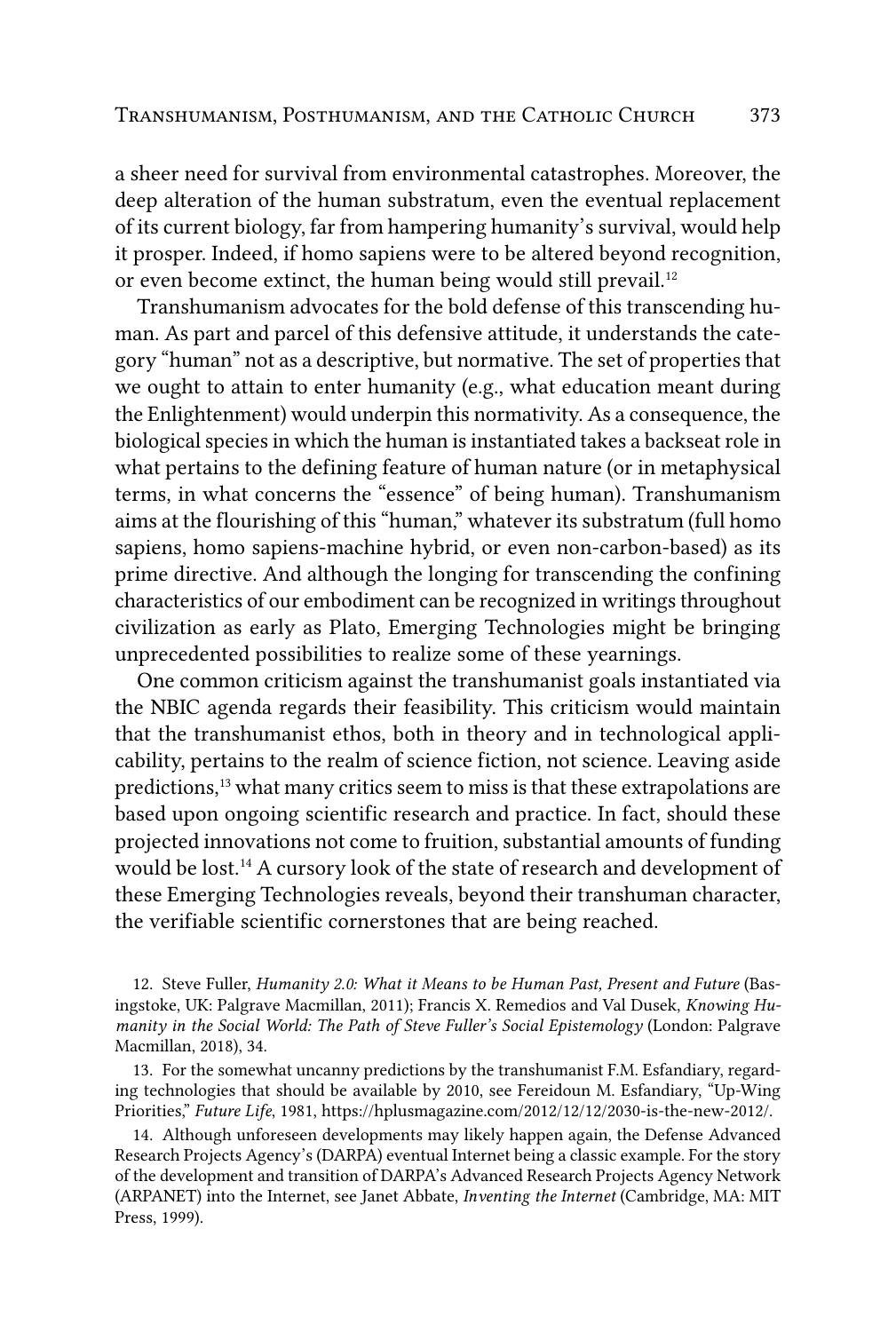Take nanoscience and nanotechnology, for instance. These operate at the scale of 1 billionth of a meter: the last realm down before quantum indeterminacy manifests itself. Since Newtonian laws still apply, we can, in a fairly straightforward manner, reorder physical reality atom by atom.15 Since "the ability to understand and control matter at the nanoscale leads to a revolution in technology and industry that benefits society,"16 investment in this area of science turns out to be fundamental. Short after the NBIC Report mentioned above was released, the National Nanotechnology Initiative was formed in the US. Subsequently, President Bill Clinton, speaking at the institution where the theoretical founder of research at the nano-scale, Richard Feynman, taught, had this to say:

My budget supports a major new national nanotechnology initiative worth \$500 million. Caltech is no stranger to the idea of nanotechnology, the ability to manipulate matter at the atomic and molecular level. Over 40 years ago, Caltech's own Richard Feynman asked, what would happen if we could arrange the atoms one by one the way we want them? … Just imagine, materials with 10 times the strength of steel and only a fraction of the weight; shrinking all the information at the Library of Congress into a device the size of a sugar cube; detecting cancerous tumors that are only a few cells in size. Some of these research goals will take 20 or more years to achieve. But that is why … there is such a critical role for the federal government. $17$ 

Later on, President George Bush authorized the expenditure of \$3.63 billion on nanotechnology research over four years,<sup>18</sup> and afterward, President Barack Obama funded it with \$1.5 billion.<sup>19</sup> Canada<sup>20</sup> and the European

15. For the debate between the pioneer nanoscientist Eric Drexler and the Nobel Prize winner in Chemistry Richard Smalley regarding the difficulty of mechanically reordering atoms (and hence, the feasibility of a future "molecular assembler") see K. Eric Drexler and Rick Smalley, "Nanotechnology: Drexler and Smalley make the case for and against 'molecular assemblers,'" *Chemical & Engineering News*, December 1, 2003.

16. National Nanotechnology Initiative, *Strategic Plan* (Arlington, VA: National Nanotechnology Coordination Office, 2014).

17. Bill Clinton, "President Clinton's Address to Caltech on Science and Technology," news release, 2004.

18. George Allen, "The Economic Promise of Nanotechnology," *Issues in Science and Technology* 21, no. 4 (2005).

19. National Nanotechnology Initiative, *Supplement to the President's 2015 Budget* (Arlington, VA: National Nanotechnology Coordination Office, 2014).

20. *NBIC Disruptive Technology Watch*, Defence Research and Development Canada (April 2003).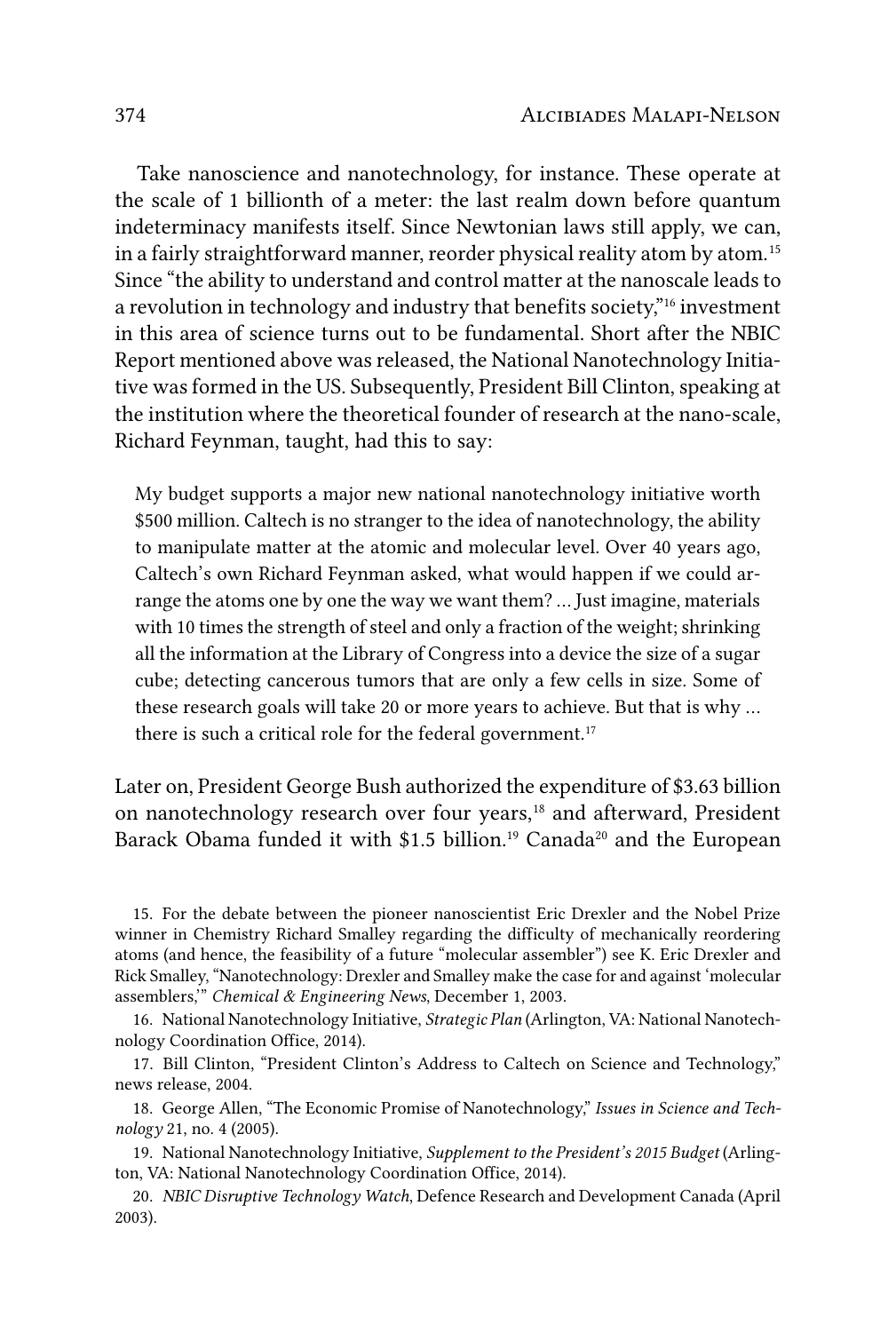Union followed suit with a report of their own,<sup>21</sup> followed by the United Kingdom.22 Indeed, the powerful emergent economic block known as BRIC (Brazil, Russia, India, and China), at least in what pertains to sheer quantity, has been producing more scientific papers on nanotechnology than its Western counterparts.<sup>23</sup>

This general support fostered some innovations. By 2005, a functioning "nano-car" was built, putting together four "fullerenes" (spherical carbon molecules), with a "frame" (united hydrogen molecules). Although this tiny "vehicle" lacked a self-propelling engine, it moved at relatively high speeds when the temperature of the surface where it was placed reached 200 degrees Celsius.24 Something closer to an engine constituted by atoms put together came a decade later. The 2016 Nobel Prize of Chemistry was awarded "for the design and synthesis of molecular machines."25 Since funding for scientific research at the nanoscale has been one of the few areas of investigation that has received financial support in a fairly consistent manner, efforts towards a more profound manipulation of material reality, atom by atom, will unlikely slow down—let alone come to a halt.

Biotechnology has been experiencing significant advances on its own. The possibility of swapping DNA portions, from a species of bacteria to another, making the latter behave like the former, is now a reality.<sup>26</sup> Furthermore, isolating a bacterium's DNA, storing it in a computer, modifying it in silico, and then inserting it into another bacterium, thus making it behave as programmed, is now also feasible.<sup>27</sup> Indeed, inroads in information and computer science have benefitted not only the field of synthetic biology but also that of Artificial Life. The complete recreations inside a computer, atom by atom, of a virus, and then of a full bacterium, were

21. Alfred Nordmann, *Converging Technologies: Shaping the Future of European Societies*, European Commission (Luxembourg: CORDIS, 2004).

22. Royal Academy of Engineering, *Nanoscience and Nanotechnologies: Opportunities and Uncertainties* (London: The Royal Society, 2004).

23. StatNano, *Annual Report 2015*, StatNano (2016), 4–17, https://statnano.com/ publications/3864.

24. Yasuhiro Shirai et al., "Directional Control in Thermally Driven Single-Molecule Nanocars," *Nano Letters* 5, no. 11 (2005), doi:10.1021/nl051915k.

25. "The Nobel Prize in Chemistry 2016," Nobelprize website, October 5, 2016, https://www. nobelprize.org/prizes/chemistry/2016/press-release/.

26. Carole Lartigue et al., "Genome Transplantation in Bacteria: Changing One Species to Another," *Science* 317, no. 5838 (2007), doi:10.1126/science.1144622.

27. Daniel G. Gibson et al., "Creation of a Bacterial Cell Controlled by a Chemically Synthesized Genome," *Science* 329, no. 5987 (2010), doi:10.1126/science.1190719.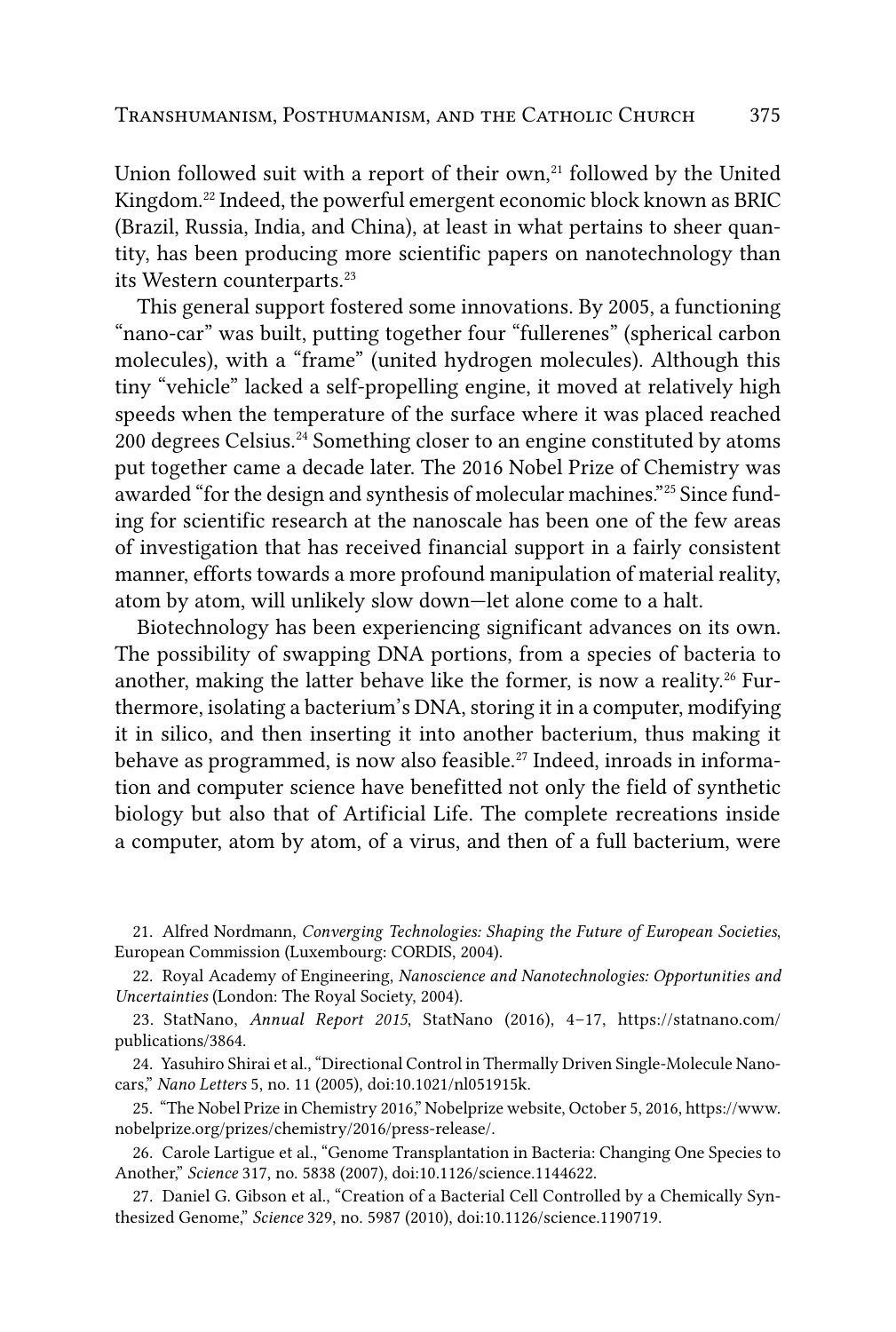accomplished in 2004<sup>28</sup> and 2012<sup>29</sup> respectively. Although an array of more than a hundred computers was necessary, the full process of reproduction of the biological entity happened within a "virtual reality" environment. The virtual recreation was so exact, down to the atomic level, that questions regarding what counts as the model and the modeled expectedly arise. As computer power increases exponentially, this blurring will likely become more pronounced, effectively collapsing distinctions between the built model and the modeled object.30

The widespread use of the relatively accessible gene-editing method known as CRISPR (Clustered Regularly Interspaced Short Palindromic Repeats) has made possible a gradual increase in efforts to edit the germline of organisms. The engineered changes in the germline of a biological entity are carried into its offspring, hence modifying the species for its foreseeable future. This method can be now applied to human beings with seemingly relative success. In November 2018, Lulu and Nana, the first genetically modified human beings<sup>31</sup>-who might have received cognitive enhancements (e.g., memory)<sup>32</sup>-were born. Ethical concerns notwithstanding, the specter of human cloning and the growth of spare body parts seems to be closer to our reach.<sup>33</sup>

While biosciences and biotechnologies are primarily funded by private entities due to the alleged possibilities of faster financial returns,<sup>34</sup> nanoscience and Artificial Intelligence (AI) are fields that receive relentless

28. Peter L. Freddolino et al., "Molecular Dynamics Simulations of the Complete Satellite Tobacco Mosaic Virus," *Structure* 14, no. 3 (2006), doi:10.1016/j.str.2005.11.014.

29. Jonathan R. Karr et al., "A Whole-Cell Computational Model Predicts Phenotype from Genotype," *Cell* 150, no. 2 (2012), doi:10.1016/j.cell.2012.05.044.

30. Malapi-Nelson, *The Nature of the Machine*, ch. 10.

31. Preetika Rana, "How a Chinese Scientist Broke the Rules to Create the First Gene-Edited Babies," Wall Street Journal website, May 10, 2019, https://www.wsj.com/articles/ how-a-chinese-scientist-broke-the-rules-to-create-the-first-gene-edited-babies-11557506697.

32. Antonio Regalado, "China's CRISPR twins might have had their brains inadvertently enhanced," MIT Technology Review website, February 21, 2019, https://www.technologyreview.com/s/612997/the-crispr-twins-had-their-brains-altered/.

33. Cryogenics (biopreservation for future medical resuscitation) may deserve an honourable mention, as a current biotechnology with goals firmly set in the future. Despite its gradual advances (e.g., vitrification or flash-freezing instead of slow freezing, in order to avoid the formation of crystals when the body is eventually thawed, or "nano-scanned"), and the more than a thousand people already "cryopreserved," this field is arguably still in its infancy. For a brief description of the endeavor and its ethical implications, see David M Shaw, "Cryoethics: seeking life after death," *Bioethics* 23, no. 9 (2009), doi:10.1111/j.1467-8519.2009.01760.x.

34. Fuller, *Humanity 2.0*, ch. 3.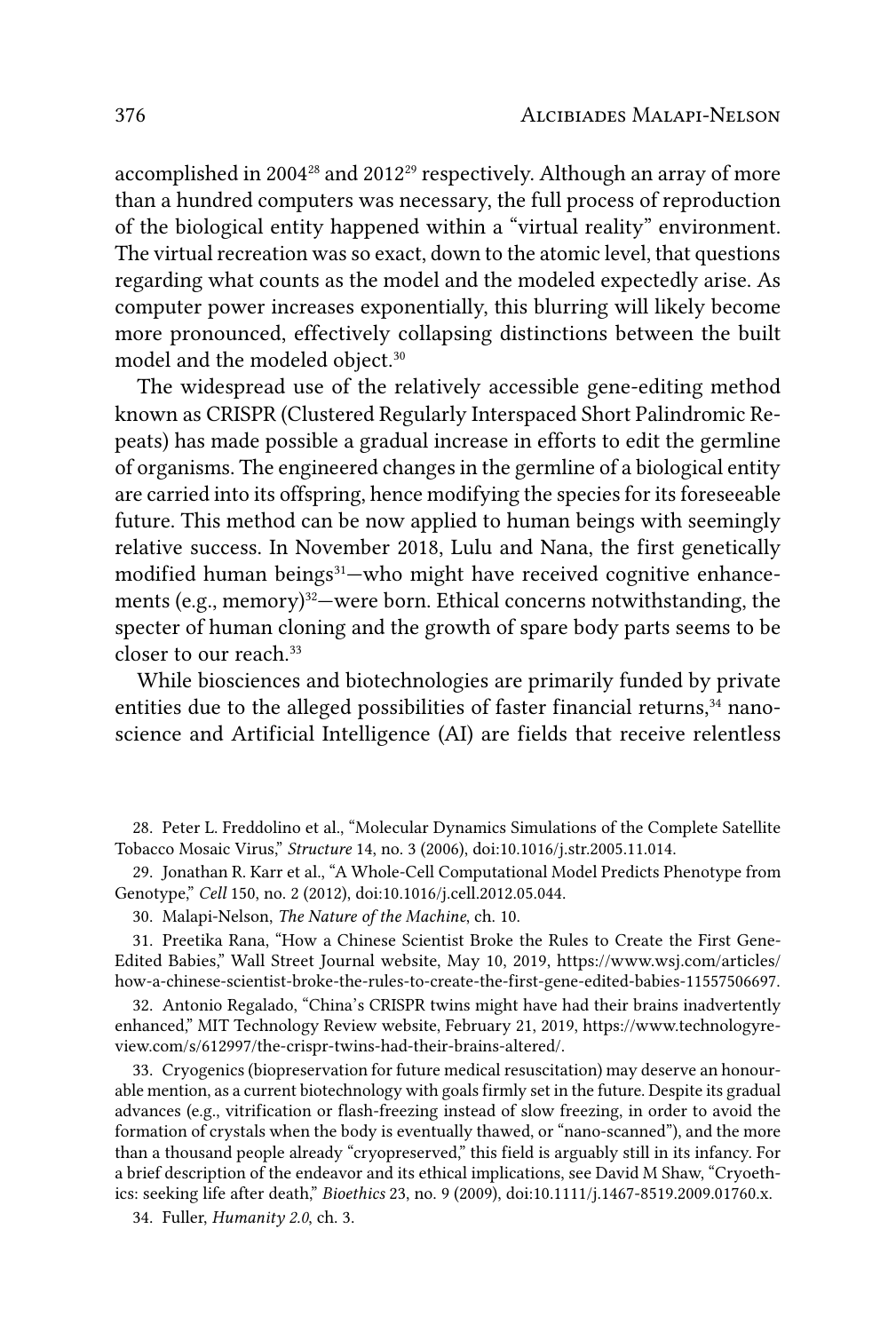public funds in industrialized nations-particularly in China.<sup>35</sup> AI is no longer an area of wild forecasting, but an aspect of engineering that is already shaping societies. The famous transhumanist Raymond Kurzweil is now the head of Engineering at Google—the branch under which the company's efforts at developing AI is hosted. Google's latest AI machine Duplex can now make a human being believe, in a phone conversation and with relative ease, that she is talking with another human<sup>36</sup>—arguably eroding the famed efficiency of the Turing Test for spotting "Good Old Fashion Artificial Intelligence" (GOFAI).

Autonomous robots in the military already have the decision capacity to exert lethal fire on enemy forces, but technical concerns regarding the functioning programming $37$  and ethical considerations for keeping humans "in the loop,"38 stop them from being deployed. As AI progresses, and as the fast-responding autonomy of future weapons demand faster-than-human decision making, the fighting scenario will increasingly become automated, fostering an already ongoing AI arms race.<sup>39</sup>

AI software applied to finance, and the law, are already replacing white-collar workers<sup>40</sup>-but also opening up opportunities for creativity, critical thinking and a renewed value of the "human touch."41 In this context, Elon Musk, after admitting that the race against AI—in which he was involved42—is a lost cause, formed NeuraLink, a company that has as an aim the eventual seamless interface between human and machine at the cognitive level. This was a necessary move for Musk, since in his estimation, "we're going to have the choice of either being left behind and being effectively useless or like a pet … or eventually figuring out some way to

35. Sarah O'Meara, "Will China lead the world in AI by 2030?," *Nature* 572 (2019), doi:10.1038/ d41586-019-02360-7.

36. Yaniv Leviathan and Yossi Matias, "Google Duplex: An AI System for Accomplishing Real-World Tasks Over the Phone," Google AI Blog website, May 8, 2018, https://ai.googleblog. com/2018/05/duplex-ai-system-for-natural-conversation.html.

37. Paul Scharre, "Killer Apps: The Real Dangers of an AI Arms Race," Foreign Affairs website, May/June 2019, https://www.foreignaffairs.com/articles/2019-04-16/killer-apps.

38. Peter Asaro, "Algorithms of Violence: Critical Social Perspectives on Autonomous Weapons," *Social Research: An International Quarterly* 86, no. 2 (2019).

39. Greg Allen and Taniel Chan, *Artificial Intelligence and National Security* (Cambridge, MA: Belfer Center for Science and International Affairs, 2017), 12–26.

40. Alec Ross, *The Industries of the Future* (New York: Simon & Schuster, 2016).

41. Steve Fuller, "Technological Unemployment as a Test of the Added Value of Being Human," in *Education and Technological Unemployment*, ed. Michael Adrian Peters, Petar Jandrić and Alexander Means (Singapore: Springer, 2019).

42. Nature Editorial, "Anticipating artificial intelligence," *Nature* 532, no. 413 (26 April 2016), doi:10.1038/532413a, https://www.nature.com/news/anticipating-artificial-intelligence-1.19825.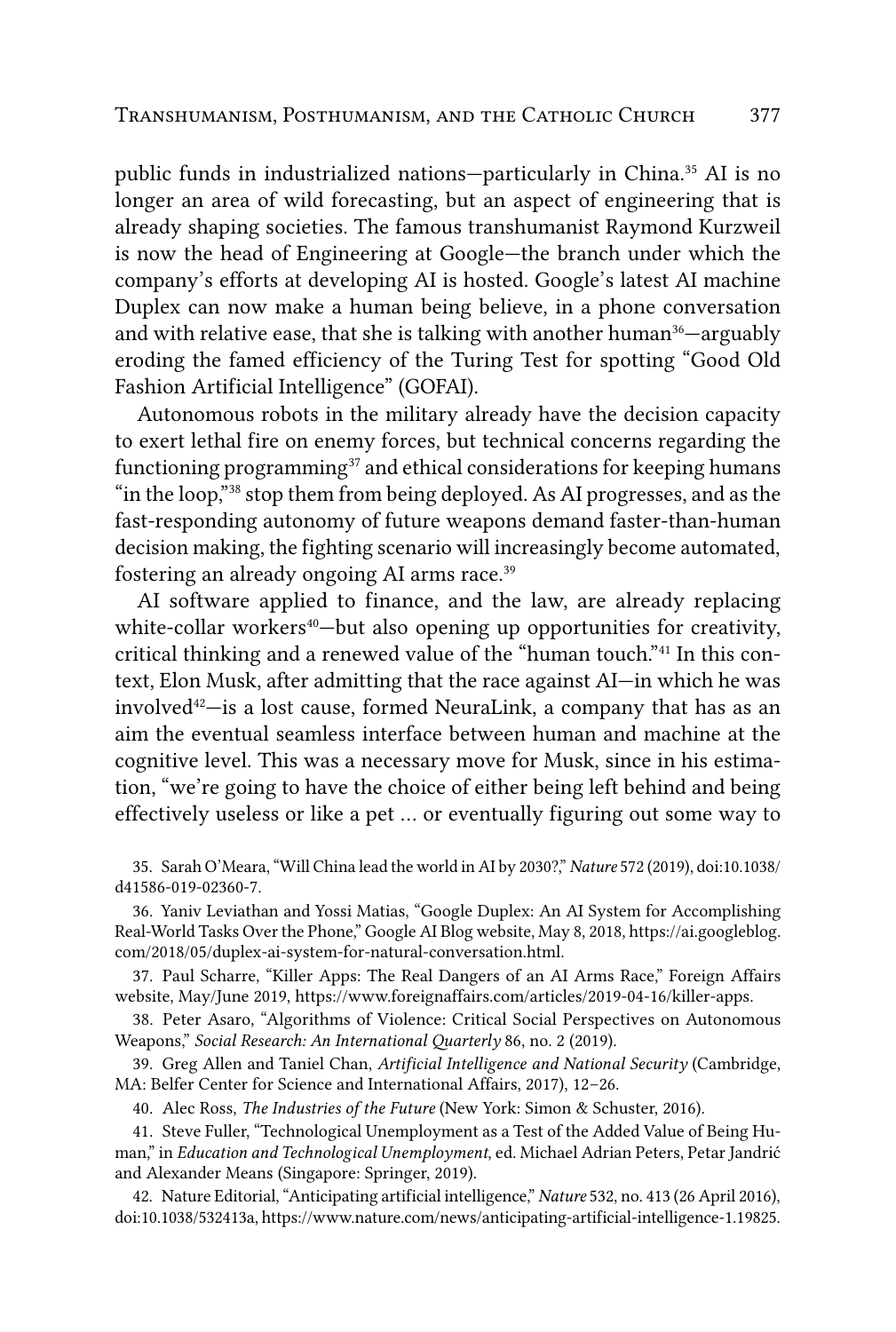be symbiotic and merge with AI."43 Although the "cyborgization" of the human has arguably been a reality since the beginning of civilization,<sup>44</sup> qualitative leaps may happen thanks to the NBIC Convergence. Were this Neuralink interface technology to thrive, not only cognitively enhanced humans (so that they can cope with AI-infused functioning society) may become feasible, but the possibility of cognitively controlled prosthesis, robots, or "avatars" may be fulfilled.45

The possibility of saving human consciousness, should a major catastrophe—technological, ecological, or celestial—come upon us, seems reachable within a decade or so. Expanding humanity into celestial bodies beyond earth is no longer a fictional prognostication. The Artemis program<sup>46</sup> is a carefully designed stage by stage plan, with financial budgets<sup>47</sup> and deadlines, carried on by an already successful joint collaboration of the National Aeronautics and Space Administration (NASA), the European Space Agency, the Japan Aerospace Exploration Agency, the Canadian Space Agency, and private American enterprises (SpaceX, Boeing, Lockheed Martin, Blue Origin and others).48 Although it will start with a lunar gateway, placing an orbiting station in lunar orbit and a permanent base on the Moon, it plans to bring humans to Mars by 2033.<sup>49</sup> It is not farfetched to think that within the next two decades, the first colonies of humans on Mars will be adventuring into a new era of human civilization no longer tethered to one planet.<sup>50</sup> Fellow humans of extra-terrestrial birth will confront biological and cognitive challenges that may benefit from the current research being done in Emerging Technologies. However, these advances will arguably benefit humanity as a whole.<sup>51</sup>

43. Samantha Masunaga, "A quick guide to Elon Musk's new brain-implant company, Neuralink," April 21, 2017, https://www.latimes.com/business/technology/la-fi-tn-elon-muskneuralink-20170421-htmlstory.html.

44. Andy Clark, *Natural-Born Cyborgs: Minds, Technologies, and the Future of Human Intelligence* (New York: Oxford University Press, 2003), ch. 1.

45. Elon Musk, "An integrated brain-machine interface platform with thousands of channels," bioRxiv website, August 02, 2019, https://www.biorxiv.org/content/10.1101/703801v4.

46. www.nasa.gov/specials/artemis

47. Kenneth Chang, "For Artemis Mission to Moon, NASA Seeks to Add Billions to Budget," *The New York Times* 13 May, 2019.

48. National Aeronautics and Space Administration (NASA), "NASA Taps 11 American Companies to Advance Human Lunar Landers," news release, May 16, 2019, https://www. nasa.gov/press-release/nasa-taps-11-american-companies-to-advance-human-lunar-landers.

49. www.nasa.gov/specials/moontomars

50. Elon Musk, "Making Humans a Multi-Planetary Species," *New Space* 5, no. 2 (2017), doi:10.1089/space.2017.29009.emu

51. Perhaps the most pressing question against the Emerging Technologies' agenda and the transhumanist ethos underpinning it, from an ethical perspective, is how these improvements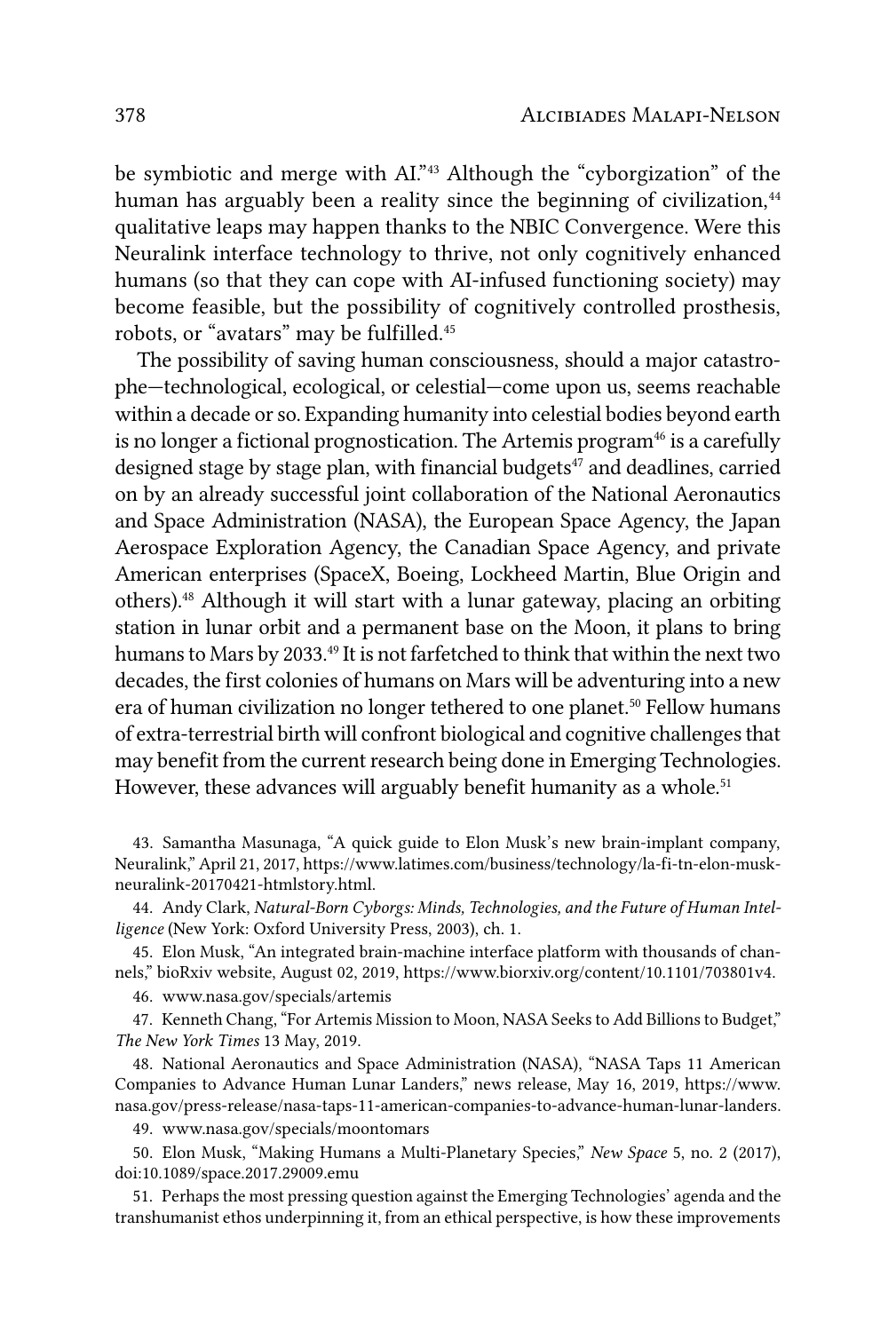As we can see, important breakthroughs are happening in nanoscience and nanotechnology, biotechnology and genetics, robotics, and artificial intelligence, paving the way for a different (better) life on earth and beyond. As the Emerging Technologies' restructuring of society is gradually normalized, fellow-citizens may increasingly choose to undergo biological and cognitive alterations. These alterations would take place so that they can keep up with the challenges of a technologically fluctuating society. These challenges will stem from the automation of several fields of the workforce, our merging with cognitive prosthetics (to keep up with the pervasive infusion of AI in every aspect of knowledge-production), and the widespread familiarization, acceptance, and adoption of genetic and bio-mechanical enhancements. Moreover, these very challenges may redefine the technological disruptions as essential means needed for a healthy existence and everyday social survival.

In a heavily NBIC-based reordered society, these modifications would become a requirement to attain quotidian practical functioning. Given this new social context, we are unlikely to pursue the alienation, let alone the discrimination, of individuals who choose to alter their bodies and cognitive abilities substantially. One should be open, however, to the prospect that some individuals may adopt these "nano-bio-info-cogno" modifications to express their inner impulses in a more "authentic" manner. This exercising of their "morphological freedom"<sup>52</sup> would be fostered by new-identity recognition, personal ambition, solidarity with fellow altered humans, or indeed the attainment of specific spiritual goals. Furthermore, transhumanism counters bioconservative voices claiming a "yuck factor"53 criterion for rejection of these alterations. This critical stance often comes from Aristotelian champions of rigid "natural kinds," where substantial alterations of the human substratum are to be opposed.<sup>54</sup> Under this view, some natural occurrences, such as homo sapiens, represent the culmination and completion of a natural process. It assumes that the ongoing evolution of the species (as natural selection demands of every species) would somehow

will be distributed throughout the world—or whether they may end up being monopolized by a powerful few. Although attempts have been made to circumvent that probable scenario Steve Fuller and Veronika Lipinska, *The Proactionary Imperative: A Foundation for Transhumanism* (Basingstoke: Palgrave Macmillan, 2014), the question arguably remains. However, it may be in essence not dissimilar to the question of world poverty in general.

52. Nick Bostrom, "In Defense of Posthuman Dignity," *Bioethics* 19, no. 3 (2005), doi:10.1111/j.1467-8519.2005.00437.x.

53. Kass Leon R. "The Wisdom of Repugnance," *The New Republic* 2 June 1997, 17–26. 54. Ibid.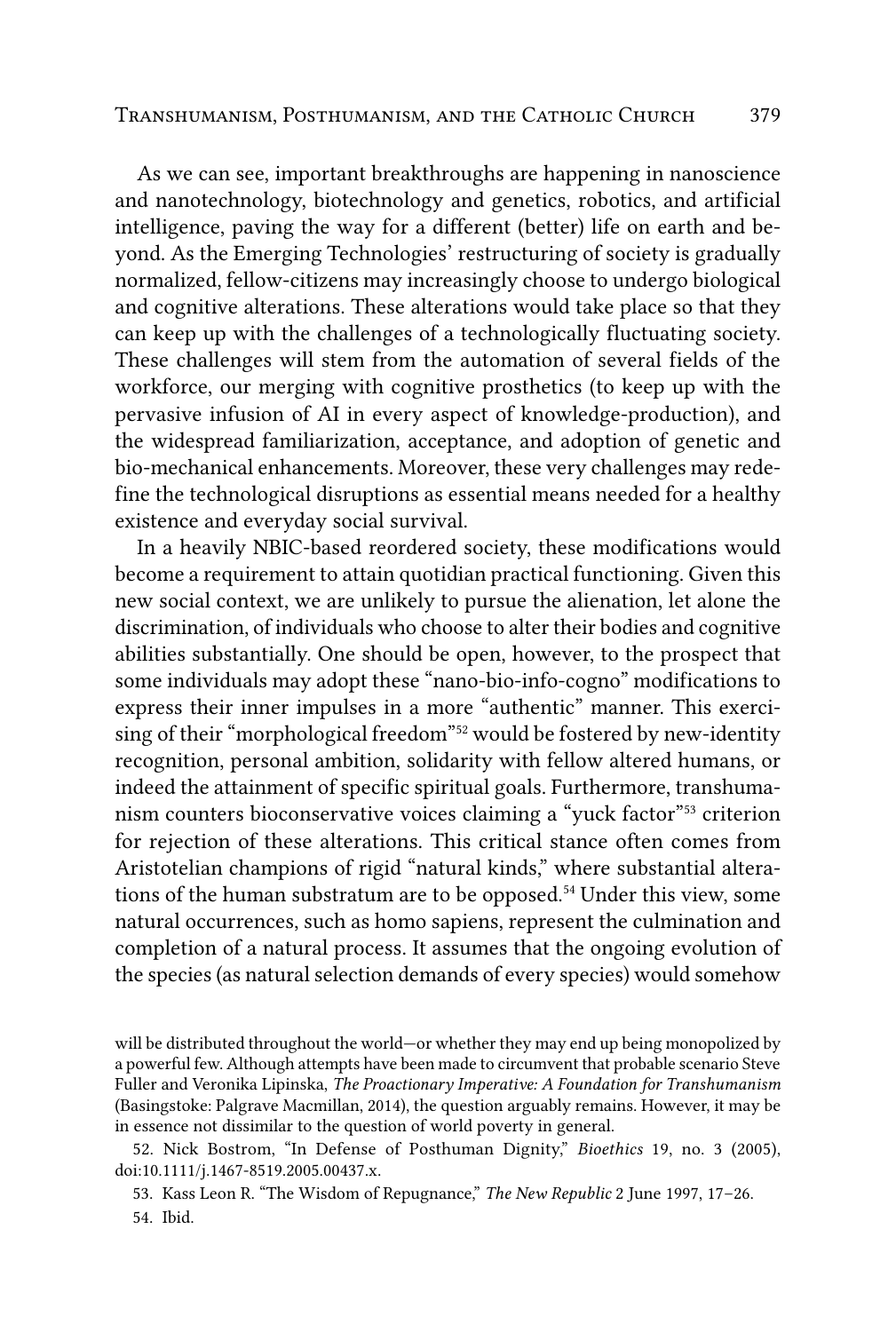stop and remain as such indefinitely. Thus, humans are "good" as they are (that is what is "natural") and we should not tinker with its physical being. Transhumanists, in response, claim that the human world might become not only viable after environmental and technological threats but improved—albeit considerably different in form. They sustain that we are going to remain human—although we may not "look" as we do now. Being alive, perhaps even thriving, will always beat respecting "Mother Nature" all the way to our extinction.

However, there is a potentially more significant threat to transhumanist hopes. The outcome of this rivalry may have profound consequences for how the upcoming technological disruptions—and for that matter, potential environmental disasters—will shape humanity. Let us take a look.

## 2. Posthumanism and Transhumanism as competing alternatives for humanity's future

Articulating the several conceptual and semantic narratives of what *posthu*manism stands for falls outside the scope of this article.<sup>55</sup> We could, however, arguably recognize that such a view has come to constitute a "default" position in many, if not most, institutions of higher education in the West.<sup>56</sup> The situation should not come as a surprise. On the one hand, an army of intellectuals still inspired by Marxian and socialist ideas had to find a dwelling space after the collapse of the Soviet Union and the subsequent end of the Cold War.57 This social phenomenon transformed campuses into hotbeds of secularist, anti-Enlightenment positions, suspicious of the "Modern Project," and imbued with anti-Western defiance. Progressively evident ecological changes (and in some cases, straight-up environmental catastrophes) seem to have redeemed cash value to the attempted erosion of "the human" as a privileged phenomenon in the world. The works of Charles Darwin and Michael Foucault arguably accelerated this deconstruction.<sup>58</sup> These intellectual impulses generated an almost fashionable "anti-humanist" stance, in practice celebrating the death of humanity, so that nature as a whole

55. A reasonable place to get a bird's eye view of the theoretical landscape of posthumanism is Neil Badmington, ed., *Posthumanism* (Hampshire: Palgrave Macmillan, 2000).

56. For a study of the situation of education *vis à vis* postmodernity, see Jean-François Lyotard, *The Postmodern Condition: A Report on Knowledge*, trans. Geoffrey Bennington and Brian Massumi (Minneapolis, MN: University of Minnesota Press, 1984).

57. Fuller, *Humanity 2.0*, ch. 3.

58. Steve Fuller and Giuseppe Tanzella-Nitti, "A debate between Steve Fuller and Giuseppe Tanzella-Nitti on 'scientific progress, human progress and Christian theology,'" *Church, Communication and Culture* 4, no. 2 (2019), doi:10.1080/23753234.2019.1616584.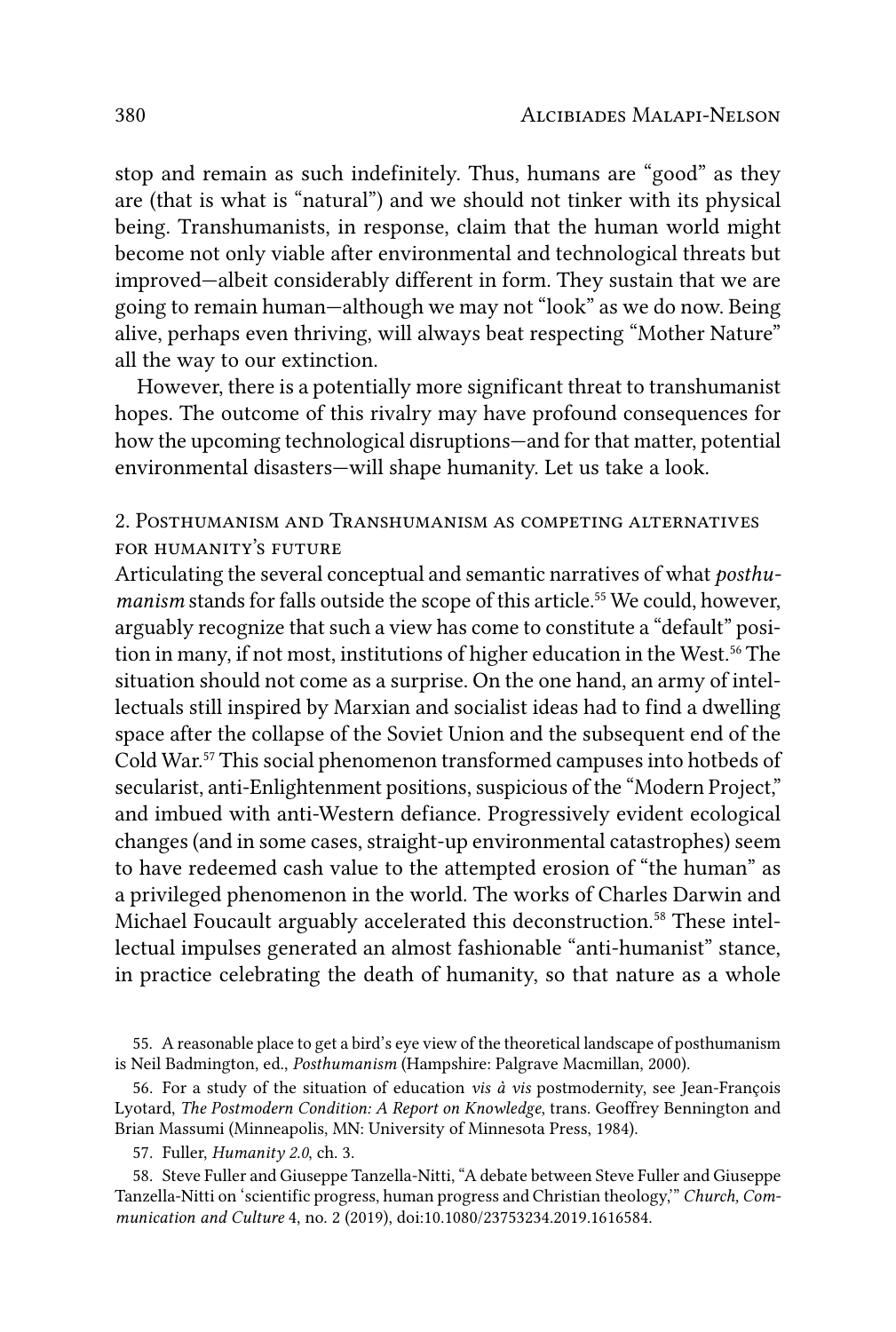can finally thrive. The survival of the planet was gradually epitomized as dichotomous: Either humans prosper, or nature dies.

Particularly among the youth, a renewed awareness of animal rights and ecological concerns is becoming sharper. Indeed, the political landscape is starting to feel the pressure (i.e., the slow but steady growth in "Green Party" supporters throughout the Northern Hemisphere). Higher education, fulfilling its mandate for shaping engaged future citizens, collaborates in distributing this outlook under a rubric of ecological responsibility. The results are already being felt, as most of Europe's science policies are mostly precautionary.59 The precautionary principle advocates for a slowing down or halting of scientific research and its subsequent technological implementation until the various multi-level side effects are better known. An aversion to risk implemented in restraints against scientific innovation, influenced by this view from the angle of the preservation of the planet, can end up, however, countering efforts to save, promote and foster human prosperity—and for that matter, helping the planet itself, as we will see below.

Both in academia and science policy, these two entrenched stances (posthumanism and the precautionary principle) risk leaving some defining features of the human, such as possessing some form of "dignity," in a precarious position. How? Let us recall that Darwinian evolution does not conceive of any "special place" in nature for any species whatsoever. Species come and go, evolutionary fitness determining their fate. Random mutations make some members adapt; the rest gradually vanish from the evolutionary landscape. Eventually, every species will be replaced by a fitter one. In the big picture of evolution, we have no more worth than spiders. Homo sapiens carry no intrinsic value. Also, we may well be the least adaptive species in the great chain of natural beings, and the earth and the rest of creatures will pay the price as a consequence. The celebration of the "death of man" becomes especially meaningful in this context.

Still, it is widely claimed that there exist some inalienable rights that pertain to our humanity. Further, they allegedly qualitatively differentiate us from other creatures in nature. It is believed that these rights spring from either our capacity to reason, our perceived autonomy, our divine inheritance (having been created *in imago Dei*), or a combination of these. Much of our narrative on "human rights" is based upon these "intrinsic" features. However, these "value sources" have no "rightful place" in nature, evolutionarily speaking. Neither of these sources of rights have a biological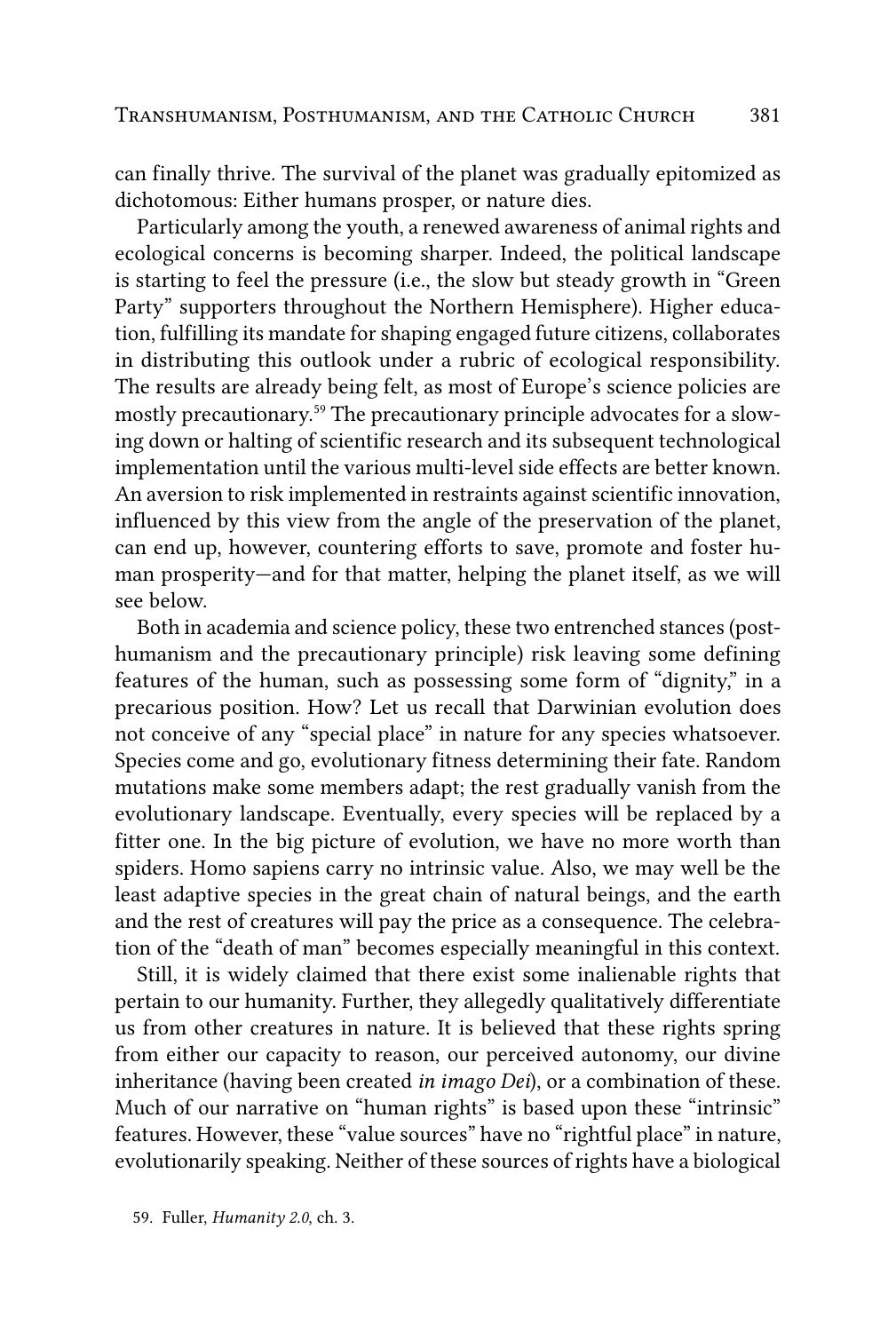anchoring so that it would place one species (ours) above the rest. Homo sapiens is just but one species that will emerge, coalesce, and die off, as any other species—and perhaps being the least felicitous species at that, ecologically speaking. *Stricto sensu*, we can claim that humans have rights, but we cannot claim that homo sapiens have them. Thus, locating "the human" in a tight isomorphic relationship with "homo sapiens" would place humanity in a situation where the defense of its purported dignity becomes intellectually blunted. It also situates humans in an empirically perilous position when confronted with natural or artificial disasters, due to the precautionary attitude that it assumes.

On the opposite end, a special place of humans in nature has been recognized by transhumanists from the beginning of the movement.<sup>60</sup> Transhumanism embodies the nemesis of the posthuman impulse towards the erosion and eventual vanishing of the human race. This human-centered counterforce is gradually gaining traction, perhaps emboldened by late breakthroughs in the sciences and technologies of the disruptive sort alluded to above. Indeed, there are those for whom the celebration of the "death of man" or the "end of humanity" is nothing to be cheerful about. Posthumanism espouses fair and sharp points; the general feeling of malaise regarding the rocky road leading to the notion of "the human" can be indeed understood. However, the moment this intellectual reaction begins to affect scientific practice, it should perhaps be contained. These *anti* "anti-human" detractors would claim that when posthumanism generates precautionary science policies, the pernicious consequences (for humanity) can become too empirically clear and present to be left unfazed. In that vein, even granting truth to the claim that a global ecological catastrophe would place humanity and the environment at risk—the rationale behind precautionary policies—would still not justify constraining scientific practice "until the side effects are better known." Instead, further scientific research and experimentation would be favored, precisely to avert the said dire consequences.

The opposite view regarding scientific practice, namely, an approach *proactionary* in nature, could arguably be found to be correctly anthropocentric—specifically, more in consonance with the defense and promotion of humanity. Under the proactionary principle, the emphasis is placed on the risk that the scientist has to take in order to put an empirical insight through the paces of experimentation. Arguably more in sync with the

<sup>60.</sup> Julian Huxley, "Knowledge, Morality, and Destiny," *Psychiatry* 14, no. 2 (1951), doi:10. 1080/00332747.1951.11022818.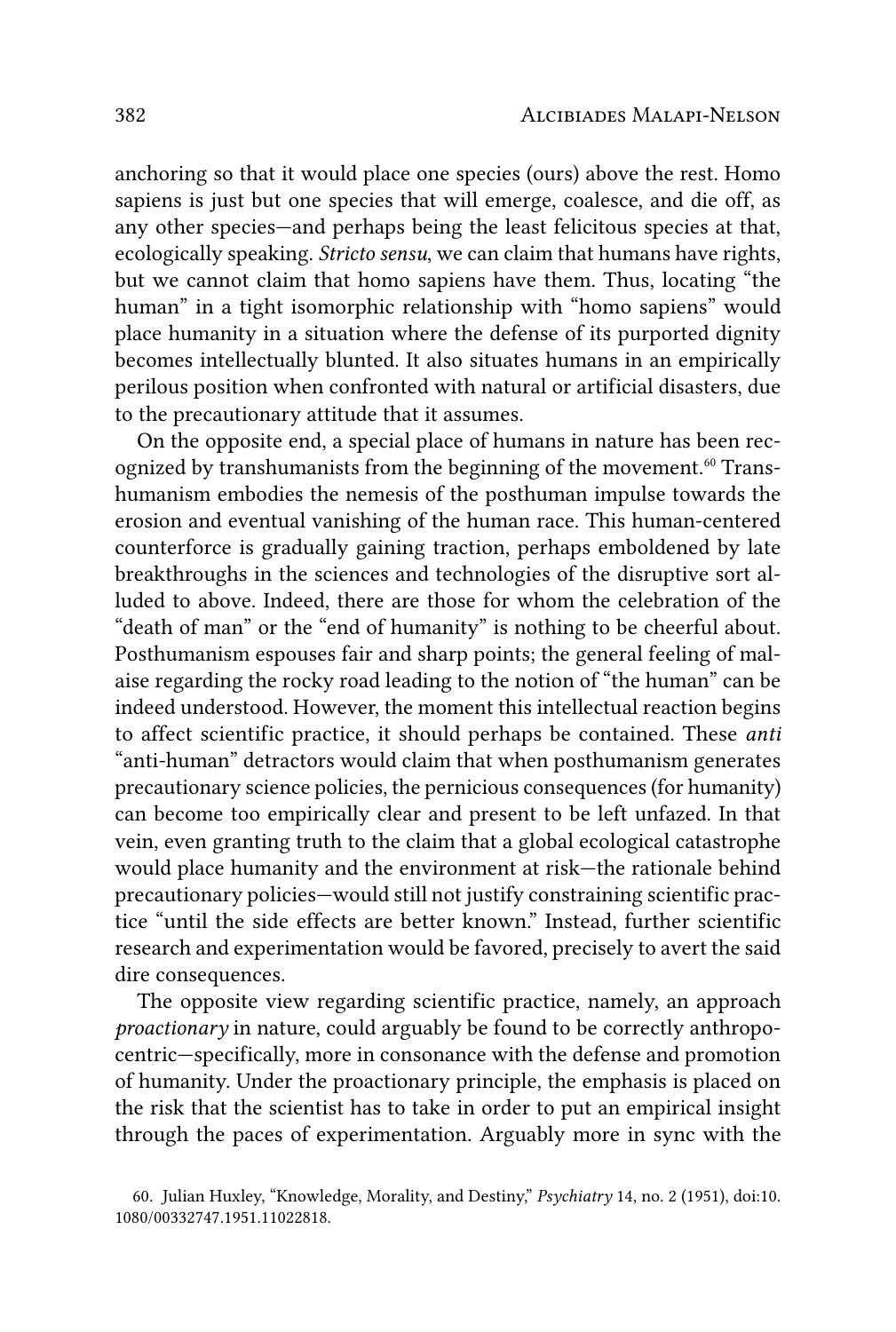spirit of the scientific revolution (and the scientific method within it), a risk-friendly approach to experimentation would create a fertile ground for discovery. An increasing amount of paralyzing red tape often found in precautionary stances would otherwise hamper scientific innovation and discovery.61 A proactionary approach would rely more on furthering science and technology to subvert ecological degradation. Most importantly, it would be open to modifying the subject of suffering itself. Indeed, this purview would contemplate the potential for the radical modification of the human being itself. This position is underpinned by a character of urgency regarding the future of the human race.

Given that these environmental (or man-made) harmful developments are arguably already becoming ubiquitous (e.g. the growth in the number of cancerous diseases), the human, despite the unforgiving character of the natural world it confronts (whose dangerous outcomes might partly be triggered by us in the first place), would under a proactionary approach not only have more chance of surviving but, if things go relatively well, flourish. In that context, transhumanism's human-centered view stands in stark contrast with the posthumanist stance of celebration of the earth through the peril of the human. It would seem that all things considered, transhumanism is a movement that might carry the hope for the defense of both human dignity and its survival.

#### 3. The Church in the service of a transhuman world?

These biologically altered humans, despite their modified or swapped substrata, would still possess, according to transhumanism, every bit of whatever we call "humanity." This *human 2.0*, as per its humanity, will have spiritual needs to be attended to. As such, the Church will attend to their needs, both in terms of spiritual guidance and defense of this humanity. Perhaps more to the point of the Church's existence, it will attend its sacramental needs. Indeed, a sort of *aggiornamento 2.0* may take place, so that this extended humanity has its dignity defended and its sacraments received. The Church, expert in humanity,<sup>62</sup> will face this challenge not without successful precedents found within its 2000 years of continued existence.

The Church is better referred to as a mystery, rather than as an entity that can be rigorously defined.<sup>63</sup> In Catholic theology, after Christ completed the

<sup>61.</sup> A system of social insurances would likely have to be put in place in order to protect the citizen from experiments go wrong. See Fuller and Lipinska, *The Proactionary Imperative*, ch. 4.

<sup>62.</sup> John Paul II, *Sollicitudo rei socialis*, accessed December 12, 2019, Vatican.va, 7, 41.

<sup>63.</sup> Vatican Council II, *Lumen Gentium*, accessed December 12, 2019, Vatican.va, ch. 1.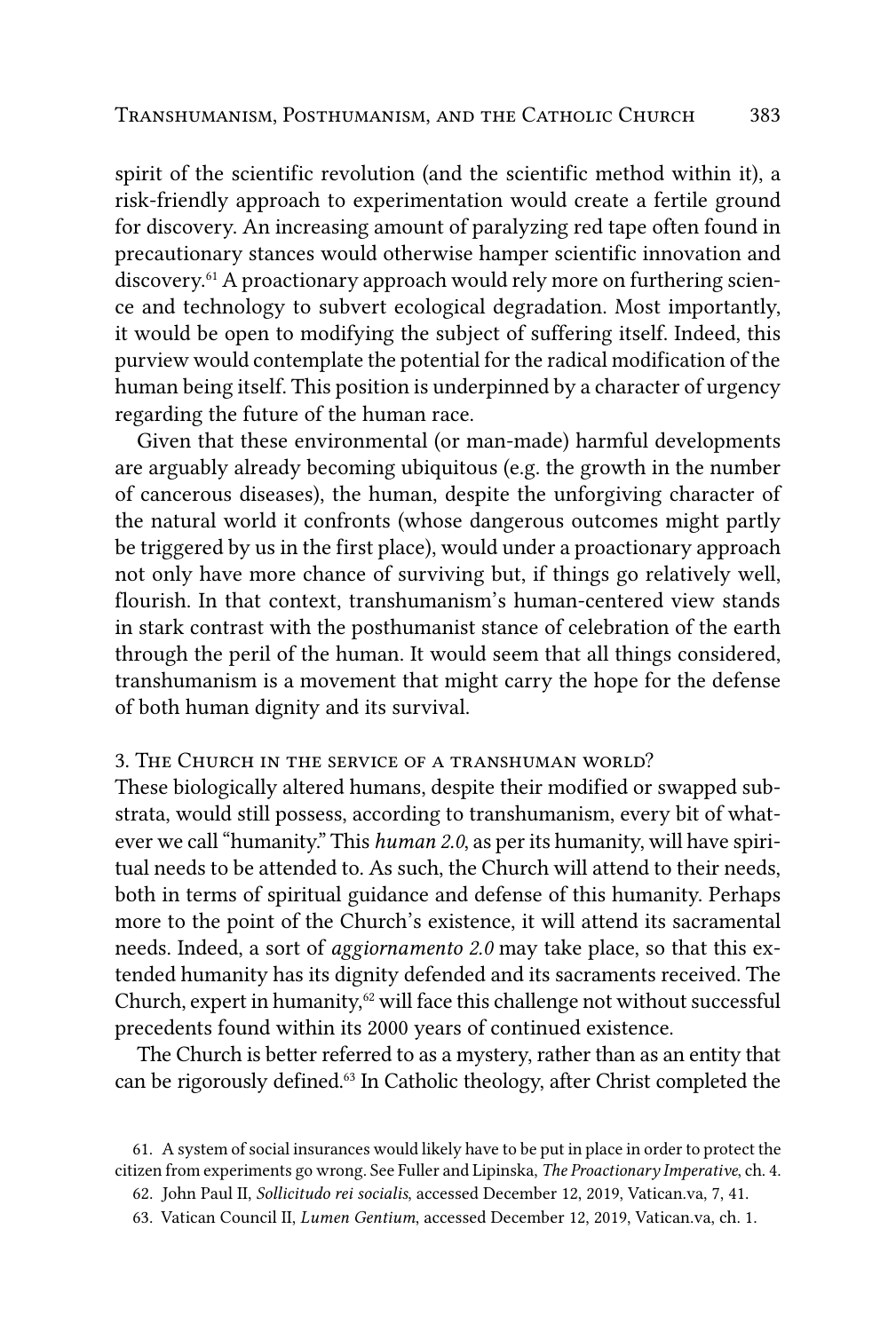work tasked by his Father, the Holy Spirit was sent to jump-start the community that would proclaim the salvific message to the nations until the end of times, "proclaiming and establishing among all peoples the Kingdom of Christ and of God, and [that] she is on earth the seed and the beginning of that kingdom."64 In order to fulfill this mission, "the Holy Spirit 'bestows upon [the Church] varied hierarchic and charismatic gifts, and in this way directs her.'"65 Thus, some aspects of her nature and mission can be laid out. "The Church is at the same time: "society structured with hierarchical organs and the mystical body of Christ; the visible society and the spiritual community; the earthly Church and the Church endowed with heavenly riches."66 These "charismatic gifts" or "heavenly riches," necessary for fulfilling its mission, were gradually understood in terms of nature and distribution. Indeed, the Church:

has gradually recognized this treasure received from Christ and, as the faithful steward of God's mysteries, has determined its "dispensation." Thus the Church has discerned over the centuries that among liturgical celebrations there are seven that are, in the strict sense of the term, sacraments instituted by the Lord.<sup>67</sup>

These sacraments constitute an integral part of the Church's mission. Their purpose is "to sanctify men, to build up the Body of Christ and, finally, to give worship to God. Because they are signs they also instruct. They not only presuppose faith, but by words and objects they also nourish, strengthen, and express it."68 They provide the thrust and energy to complete the ultimate human task: holiness<sup>69</sup>—which in Catholic parlance equates to human flourishing itself, impossible without communion with God.70

Although the Church emphasizes an existing unity between mind and body, it is remarkable that in no current authoritative document of the Magisterium (e.g., Canon Law, Catechism, Vatican Council II, etc.) the "human" is inextricably linked with a determinate corporeal feature of the species homo-sapiens. Namely, although both are profoundly united, one does not depend on the other. Although we are profoundly related to

68. Ibid., 1123.

70. Ibid., ch. 1.

<sup>64.</sup> *Catechism of the Catholic Church,* accessed December 12, 2019, Vatican.va, 768.

<sup>65.</sup> Ibid.

<sup>66.</sup> Ibid., 771.

<sup>67.</sup> Ibid., 1117.

<sup>69.</sup> Vatican Council II, *Gaudium et Spes*, accessed December 12, 2019, Vatican.va, 40.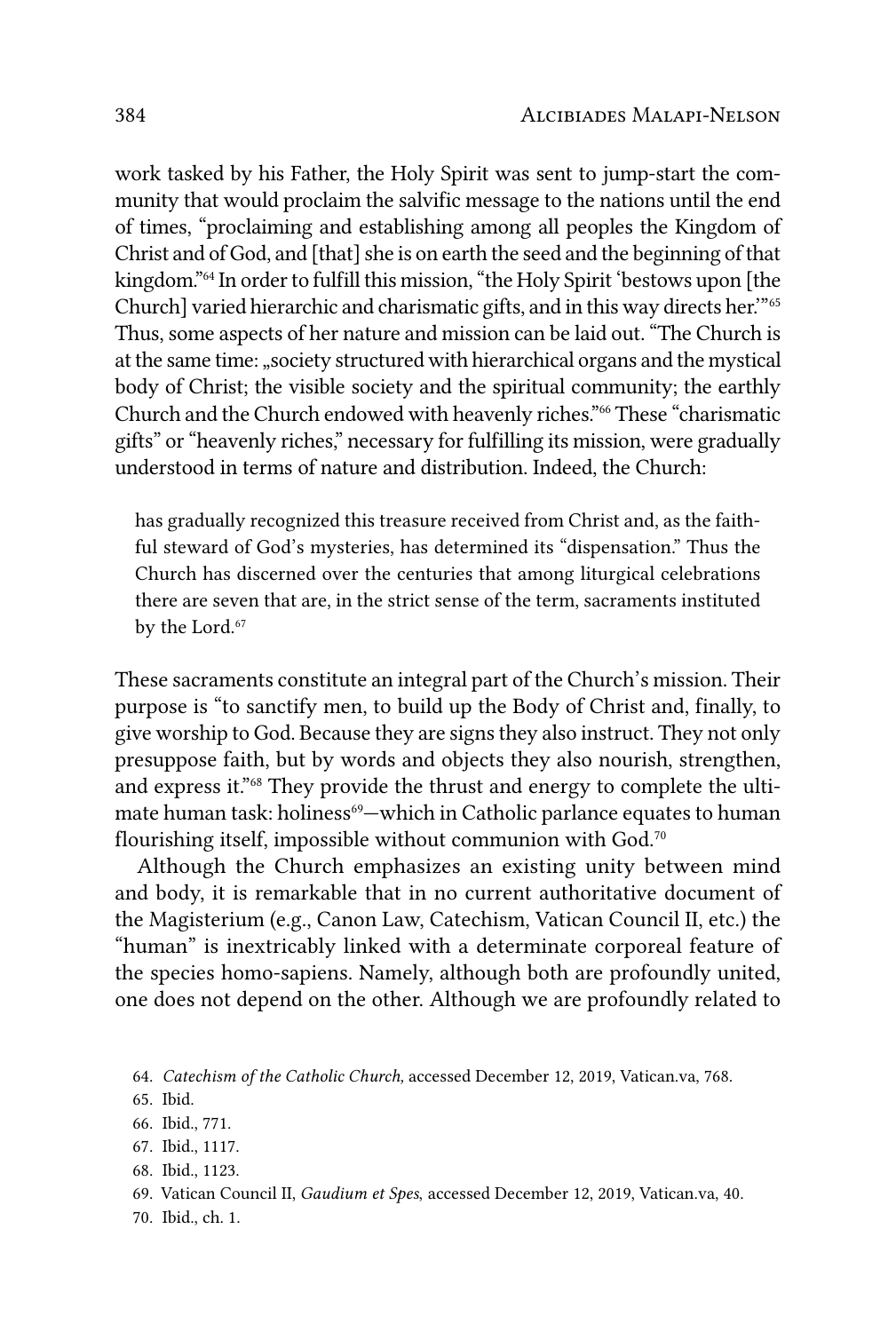our bodies,<sup>71</sup> these human bodies, are not declared as being exclusively belonging to the species homo sapiens.<sup>72</sup> This ambiguity is, in fact, reasonable, since the soul (spirit) comes *directly* from God—not from our biology.73 What defines us as humans has less to do with the body and its features and more to do with the mind, spirit, and will.

The Church is an institution that thinks, plans, and strategizes in terms of centuries. A cursory study of its previous positions regarding the nature of humanity reveals that the idea of "the human" was never a monolithic and static notion. Indeed, it is a fluid one that has been sponsored and defended under different guises, pressed by sui-generis apostolic needs, in previous eras.<sup>74</sup> A case in which the notion of humanity is currently explored and extended by the Church is the question of evangelization of extraterrestrial intelligence. Although the question of the "plurality of worlds" itself is not particularly new, having emerged in Medieval theology (e.g., Nicholas of Cusa) and philosophy (e.g., William of Ockam),<sup>75</sup> it is lately, due to the discovery of exoplanets (planets potentially habitable by humans) and more data on UFO sightings, that the question became present again. The treatment of the issue seems to be so far occurring outside official definitions and articulations by the Magisterium. Certainly, it merits a more extended treatment than what can be said in this piece, particularly regarding what concerns the creative powers of God, the possibility or impossibility of His Incarnation in other worlds, His reconciliation plan at a genuinely universal level, among other issues.76 However, the line of speculation currently taking shape seems to confirm this treatment of the human as once again a "fluid notion." For instance, the question whether a

71. "The unity of soul and body is so profound that one has to consider the soul to be the 'form' of the body" (*Catechism of the Catholic Church,* 365).

72. "The human body shares in the dignity of 'the image of God': it is a human body precisely because it is animated by a spiritual soul" (ibid., 364).

73. "The Church teaches that every spiritual soul is created immediately by God—it is not 'produced' by the parents—and also that it is immortal" (ibid., 366).

74. For the Church's struggles in asserting the humanity of the people found in the New World in the fifteenth century, see Pope Paul III, "Sublimis Deus. On the Enslavement and Evangelization of Indians," https://www.papalencyclicals.net/paul03/p3subli.htm. Juan Frede, and Benjamin Keen, eds. *Bartolomé de las Casas in History: Toward an Understanding of the Man and his Work* (Dekalb: Northern Illinois University Press, 1971), and John Crow, *The Epic of Latin America* (Berkeley: University of California Press, 1992).

75. Steven J. Dick, *Plurality of Words: The Extraterrestrial Life Debate from Democritus to Kant* (Cambridge, MA: Cambridge University Press, 1984).

76. George V. Coyne SJ, "The Evolution of Intelligent Life on The Earth And Possibly Elsewhere: Reflections from A Religious Tradition," in *Many Worlds: New Universe Extraterrestrial Life*, ed. Steven J. Dick (Radnor, PA: Templeton Foundation Press, 2000).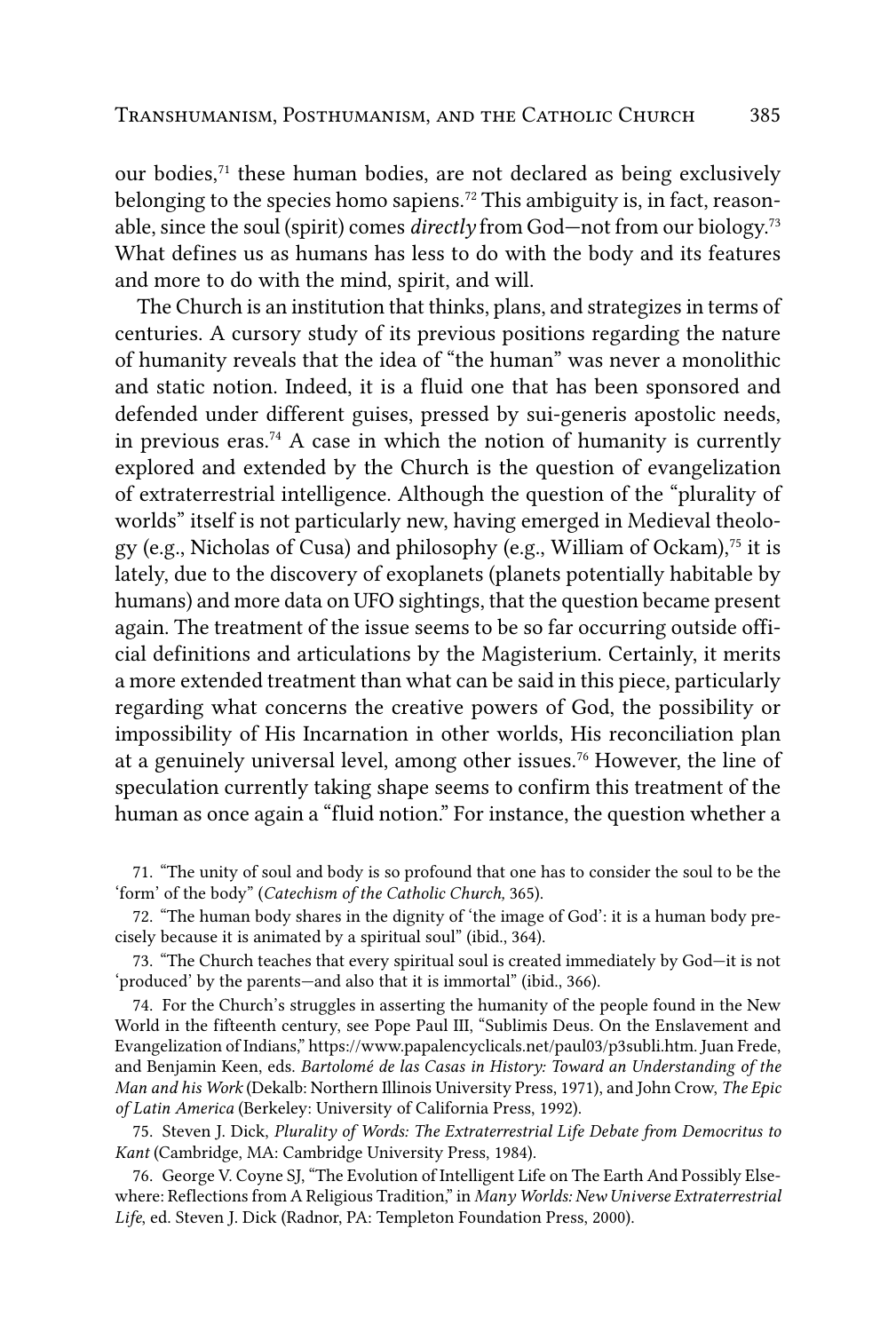non-human intelligence, correctly informed of the mysteries of salvation, should be granted baptism if it asked, seems to elicit a positive answer in terms of its delivery. If we extend sacramental reception to intelligent non-humans, are we extending humanity to them? Is the provision of sacraments to be reserved for homo sapiens only, even if such entities shows signs of conversion and a life of charity and prayer?<sup>77</sup> It would seem that in extending sacramental life to entities who would desire to enter the status of "human," the Church is already having the right intuitions on how this would work out.78 However, we do not have to hypothesize alien encounter scenarios in order to begin seeing these intuitions in practice. Let us see.

Most accounts of transhumanism coming from Catholic circles show a mild to radical rejection of the idea of a profound alteration, utilizing pervasive Emerging Technologies, of whatever we take "human nature" to be. These criticisms come from both progressive and conservative Catholic flanks. However, as it is increasingly becoming evident, the left/right divide is no longer capturing ethical, political, and philosophical stances accurately.79 There are cross-linked concerns which transcend such a traditional dichotomy. The Church, insofar as it is also a human institution, is not immune to this ongoing rotating axis. The perceived Catholic unfriendliness to transhumanism stems from views that do not take into account the very mission that, as we have seen, constitutes an organic aspect of the Church's existence.<sup>80</sup>

To be sure, there are aspects of transhumanism that may find fundamental rejection when confronted with Church doctrine—particularly in relation to human dignity. In this context, attempts to accomplish indefinite life extension will probably not find fertile ground in Catholic milieus. The more vulgar aspects of the transhumanist movement—such as the fashionable militant atheism sponsored by some, $81$  or the attempt to replace religion

77. José Gabriel Funes, "The Extraterrestrial is my Brother," L'Osservatore Romano website, May 14, 2008, http://www.vatican.va/news\_services/or/or\_quo/interviste/2008/112q08a1.html.

78. Sabrina Arena Ferrisi, "Of UFOs, Space Aliens and the Catholic Faith," National Catholic Register website, June 20, 2019, http://www.ncregister.com/daily-news/ of-space-aliens-and-the-catholic-faith.

79. Steve Fuller, "Ninety Degree Revolution," Aeon Magazine website, October 24, 2013, https://aeon.co/essays/left-and-right-are-over-the-future-is-up-and-down.

80. A notable exception being the work of the Franciscan Sister Ilia Delio "Why Transhumanism Will Transform the Church," National Catholic Reporter: Global Sisters Report website, November 17, 2014, https://www.globalsistersreport.org/ why-transhumanism-will-transform-church-14956.

81. Zoltan Istvan, "Is it Time for Fast Track Atheist Security Checks at Airports?," Huffington Post website, October 2015, https://www.huffpost.com/entry/is-it-time-for-fast-track\_b\_ 7549062?guccounter=1.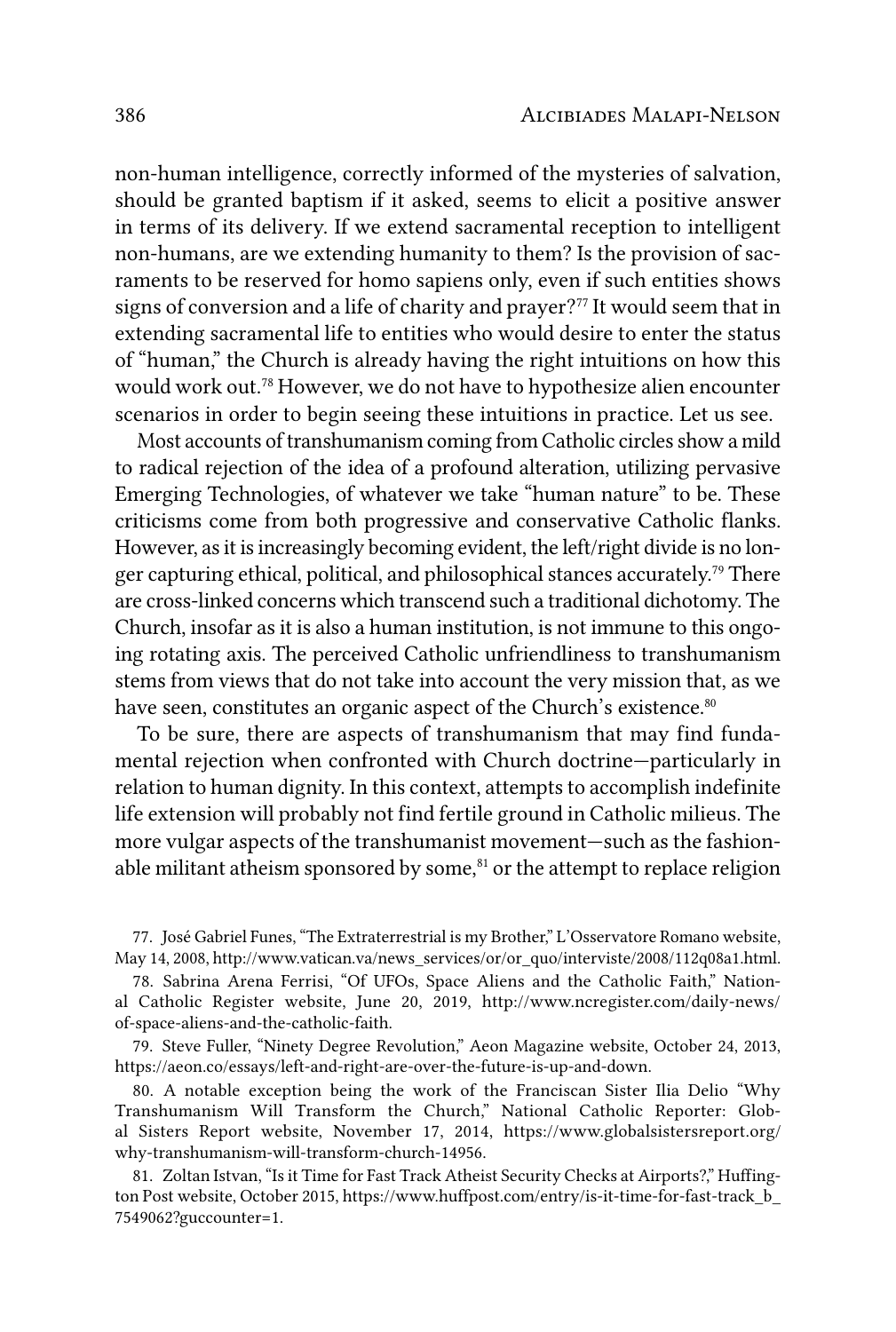with technology<sup>82</sup>-would not find sympathy either. However, precisely due to an idiosyncratically Catholic attention to human dignity, attempts at the improvement of the human experience will likely attract the attention of the Magisterium. Perhaps more importantly, and not unrelated to a distinctly Catholic understanding of personal self-realization, the Church will have to cope with the needs that a profoundly altered human condition will entail. Indeed, as seen above, one fundamental aspect of the Church's mission is underpinned by the fulfillment of a particular service to humans: The dispensation of sacraments.<sup>83</sup> A sacramental life does not only help towards one's eternal salvation but dramatically improves the chances of a life of flourishing. Thus, the Magisterium would be interested in at least two realms of investigation for its apostolic mission: one ontological (i.e., pertaining to what counts as human, towards a better coping with foreseeable transhumanist alterations), and one pragmatic (i.e., to ensure both adequate evangelization and the fulfilling of its sacramental directive).

Once people begin to radically and ubiquitously change their physical existence, to the point where most of their being would be constituted by non-human parts (artificial or biological), the Church will have to be prepared to extend the notion of humanity to them. Not only they will need salvation, but they will also need to flourish in this life as self-realized individuals—something that according to Catholic doctrine, is solidly helped by sacramental reception. Moreover, if widespread physical alteration of humans were to occur, the Church has a mandate of evangelization to them as well. This mandate will likely encourage apostolic agents to become familiarized with these novel ways of corporeal existence in order to better understand them—even embrace them in order to turn them into vehicles of evangelization themselves. We have a plethora of historical examples in related contexts, from the Jesuit grammaticalization of the Inka language—which led towards a deep inculturation of the Catholic faith among indigenous populations, actively present up to these days—to Marshall McLuhan's prophetic expertise in human communications—which

82. Transhumanism has been compared to a type of "religion of technology" where humanity aims at being its own savior. For a criticism of transhumanism linking it to the gnostic heresy, and a reply, see Mark Shiffman, "Humanity 4.5," First Things website, November 2015, https://www.firstthings.com/article/2015/11/humanity; and Alcibiades Malapi-Nelson, "Transhumanism, Christianity and Modern Science: Some Clarifying Points Regarding Shiffman's Criticism of Fuller," *Social Epistemology Review and Reply Collective* 5, no. 2 (2016), respectively.

83. "Thus the Church's mission is not an addition to that of Christ and the Holy Spirit, but is its sacrament: in her whole being and in all her members, the Church is sent to announce, bear witness, make present, and spread the mystery of the communion of the Holy Trinity" *Catechism of the Catholic Church*, 738.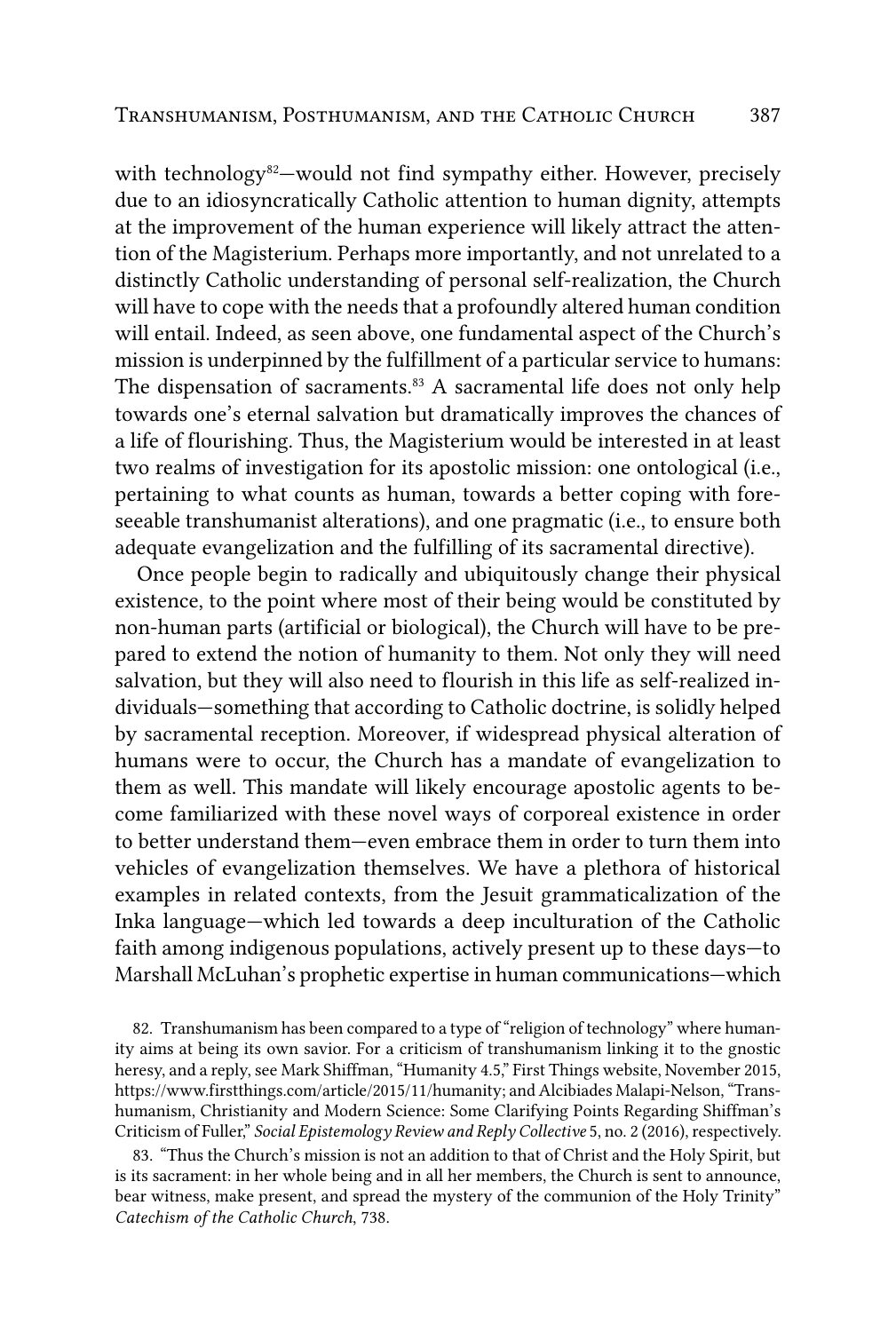arguably influenced the Second Vatican Council's *Inter Mirifica* document on the same topic. Indeed, the above alluded to "morphological freedom" might become for the Church what philosophy of communication became for McLuhan, or what the in-depth study of astronomy facilitated for the Jesuit Order, garnering them worldwide scientific recognition.

Thus, the chances are that the Church will need to embrace a particular instantiation of a transhuman future, given that the institution will have to cope with a radically changed receptacle—humanity 2.0—of these grace-granting devices—the Sacraments. Indeed, this would be done in order to be consistent with the reason for its very existence as mandated by Christ: guaranteeing the constant flow of these efficacious means which collaborate towards both a fulfilled existence in this life and salvation in the next one. The question remains as to how we would judge these entities regarding entrance into the human realm. Steve Fuller foresees a possible scenario where one could consider:

A re-specification of the "human" to be substrate-neutral (that is to say, a "human" need not be the descendant of another member of Homo sapiens but rather could be a status conferred on any suitably qualified entity, as might be administered by a citizenship test or even a Turing Test).<sup>84</sup>

No doubt, the above criterion would be substantially improved by Catholic theology to account for a better image of what entering humanity might entail. Judging from its track record, the Church will problematically but ultimately successfully raise to the challenge. A substrate-neutral re-specification of the human may indeed be the route taken by the Church—perhaps after justifiably calling a *Concilium*. The challenge will be variously instantiated in correlation with the sacraments to be delivered. However, all seven of them share one feature that will be problematized with the implementation of transhumanist technologies: Sacraments perform metaphysically what they do physically.<sup>85</sup> The material function performed in this world (e.g., the pouring of water on someone's head) mirrors their efficacy in the spiritual one (e.g., performs a baptism). Since our bodies may change at

84. Steve Fuller, "Beyond Good and Evil: The Challenge of Trans- and Post-Humanism," ABC Religion and Ethics website, December 20, 2016, https://www.abc.net.au/religion/ beyond-good-and-evil-the-challenge-of-trans--and-post-humanism/10096240.

85. "The sacraments are efficacious signs of grace, instituted by Christ and entrusted to the Church, by which divine life is dispensed to us. The visible rites by which the sacraments are celebrated signify and make present the graces proper to each sacrament," *Catechism of the Catholic Church*, 1131.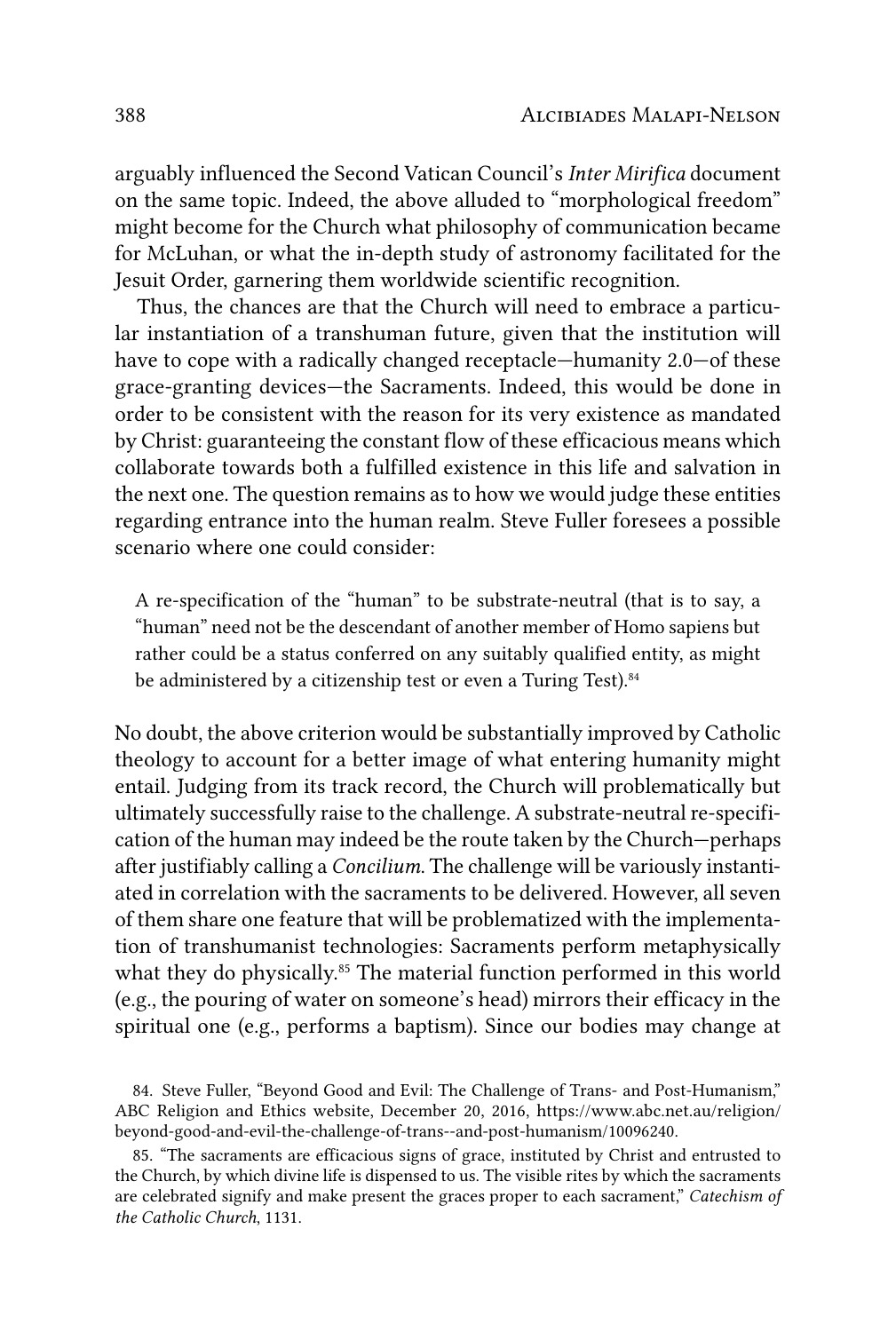a fundamental level, maintaining the efficacy of sacraments, which need physical substrata to work, will be the common problem. It should be clear that I am not attempting to suggest solutions. The Church will develop them. Instead, I would like to point out the likely scenarios that will raise challenges to be met by the Church in order to fulfill its sacramental duty. Let us see how these transhuman challenges could variously obtain.

#### 4. The Sacramental life of Humanity 2.0

As the current notion of humanity stands (an entity created in *imago Dei*),<sup>86</sup> not much would have to change in order to extend it to an altered entity claiming to maintain, or asking to receive, human status. A deep alteration of our bodies constitutes no fundamental reason for not participating in the realm "human" and thus, enter the Church through Baptism, the elimination of the legacy of Original Sin with which humans are born—either by natural means, cloned, or harvested. Holy water can be poured on flesh, metal, or a new alloy constituting someone's forehead. As indicated above, the Church does not mention "flesh" as a *sine qua non* condition for humanity to obtain.

On the other hand, there is a scenario, more posthuman than transhuman in nature, that may emerge as a side effect out of the attempts to ameliorate the human condition: The previously mentioned GOFAI (Good Old Fashion Artificial Intelligence). If entities that share none of the features—bodily, historically, cognitively—that we usually associate with humanity, begin to claim human status on account of displaying both rationality and autonomy, then the Church may have to go through one of its most profound aggiornamenti, in two millennia of operation. Individual tests administered by local bishops on a case-by-case basis (after a universal directive coming from the Holy See) would likely have to be put in place—which would aim to assess, for instance, the sincerity of the entity's prayer. It is a canonical signature of divine presence in an individual that there is a persistent witnessing of an ongoing *metanoia* (conversion). A consistent life of self-giving and spiritual warfare could be the required accepted signs for this entity being declared a child of God, equal to the rest of us, granting its entrance into the Church with all the entailing spiritual perks (i.e., access to the full array of sacraments).

There is a caveat that is less problematic for Catholic doctrine than for modern society: Sex assignation. Just as the "natural machine" (a human) already comes with one, the artificial one could have it as well. Male or female could in principle also happen in silico. Failure to do so would carry the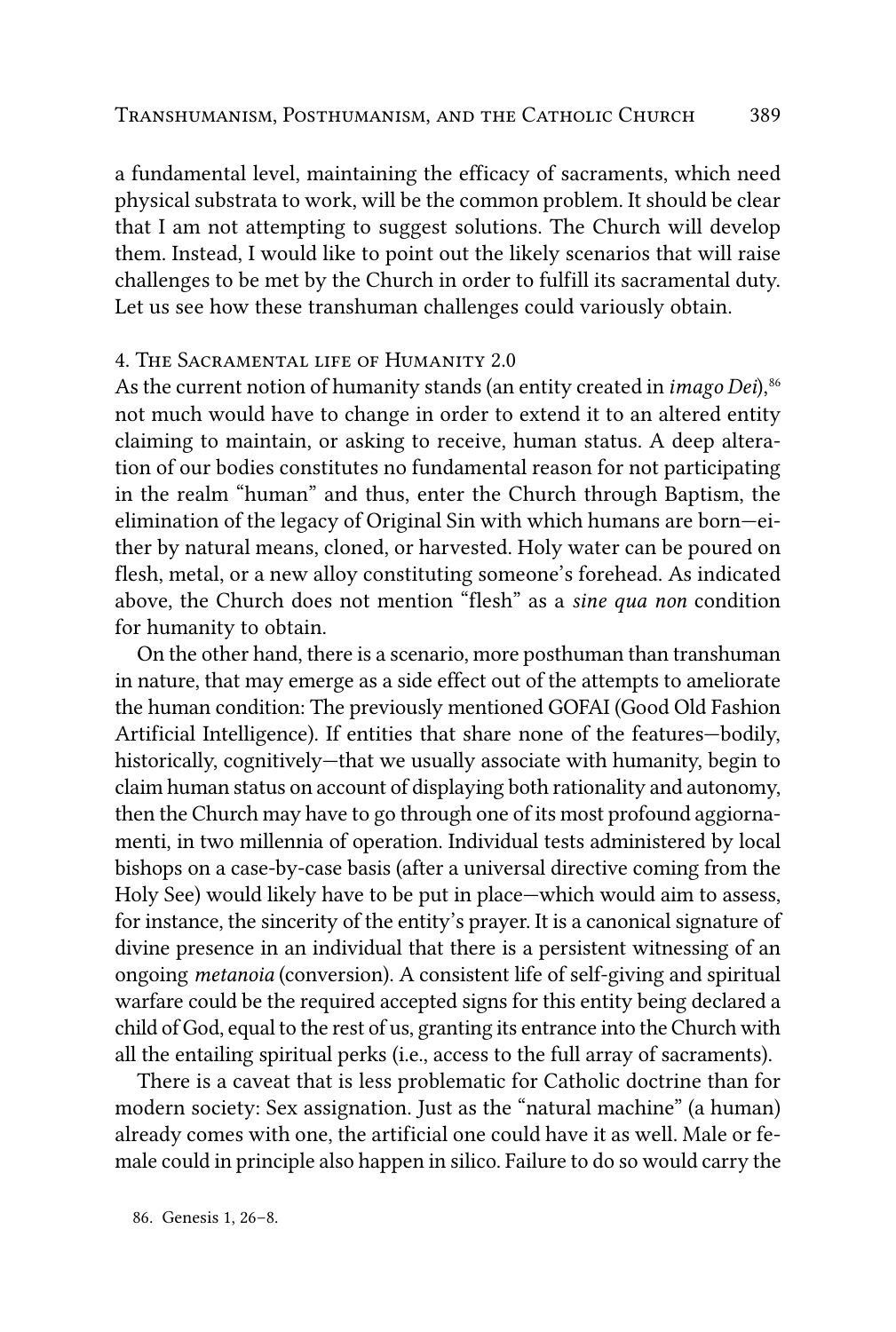issue to realms not dissimilar from current disputes of "sex reassignment" and its proper recognition by society: It might be a problem, but it would not be a *new* problem. The same reasoning would apply to "post-gender" approaches to transhumanism.

Given that the sacrament of Reconciliation has to be obligatorily performed, literally, *vis à vis*, what if environmental catastrophes reduce our physical mobility so that we can no longer face a priest? Will the Church accept telepresence? Will the Church establish unhackable protocols of unbreakable encryption? After all, it is an actual confession that we are talking about: Only a priest can hear it—and only the Pope, on exceptional cases, can hear it from him. Breaking the confessional seal entails *excommunicatio ipso facto*. As we previously saw, the prospect of humans permanently living on another planet is a situation that we may well see within 20 years, thanks to the collaboration of private companies with public agencies (i.e., SpaceX with NASA). How will they receive this sacrament? Even if the Church permanently bans the possibility of approaching confession via a virtual environment (necessitating priests being sent to these extra-terrestrial locations—e.g., a permanent base in the moon), what would happen if people eventually start to inhabit physical avatars? Would that count as being physically, present, and thus, next to a priest?

The provision of the most important of all sacraments, the Eucharist, will not be void of issues either. The Latin Rite of the Catholic Church (the portion of Catholics who are properly "Roman") mandates that only unleavened bread shall be used as the physical substratum so that it later transubstantiates into the body of Christ. The Church is unusually strict on this, as evinced in cases were alternative breads have been used (e.g., when stranded for long periods on a deserted island), not recognizing those events as properly Eucharistic: the sacrament never took place on such occasions. Nevertheless, we will have to confront situations where the actual bread cannot be sent to remote locations of future human dwelling (e.g., Mars), nor a priest be present to perform the said metaphysical swapping. Facing this, would nanotechnology provide the solution? Would something coming out of a 3D printer or an aforementioned "molecular assembler"<sup>87</sup> qualify as the "real" unleavened bread? (Would a "new" thing coming from the mechanical reorganization of its atoms count as an ontologically different thing?) Alternatively, would married priests from the Byzantine Catholic Church (whose Eucharist is not based on unleavened bread, and thus, likely easier to obtain) be sent to these locations instead, so that *any* Catholic may take communion from them?

<sup>87.</sup> Drexler and Smalley, "Nanotechnology."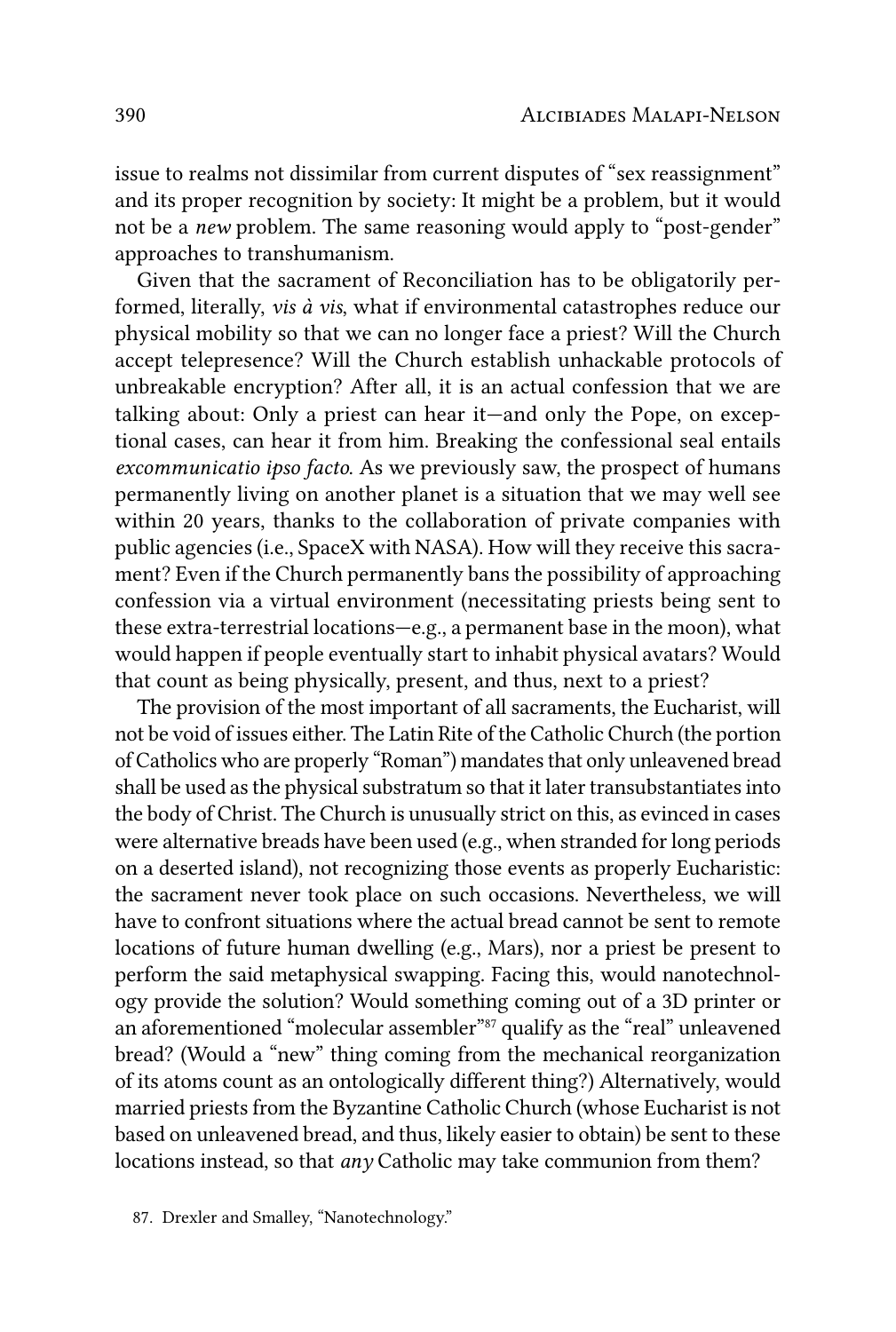The sacrament of Marriage will likely confront two main challenges: one fundamentally novel and the other an extension of already occurring issues. Regarding the latter, let us take into consideration a particular theme in certain transhumanist circles: The pursuit of indefinite life extension. It is understood that once people either become healthier longer (or stop aging), the creation of new life via offspring may become an after-thought. Canon Law stipulates that those who consciously decide *not* to procreate cannot enter this sacrament. In that sense, a childless society would be constituted by sacramentally unmarried people. Once again, this issue is a variation of already occurring scenarios—which could be extended, for that matter, to sex-reassigned people.

The former challenge mentioned would be unprecedented. Would the Church marry a human and a machine? Bear in mind that this question is fundamentally different from the already occurring question regarding the Church refusing to marry humans and non-human animals. The difference here is that the refusal is arguably partly based upon the lack of *autonomy* and *rationality* shown by the latter. However, machines could one day show *both* (admittedly Kantian) human-defining features. The Church may find, in principle, no obstacle to marry a human "1.0" and a human "2.0" (e.g., a cyborg) provided that the humanity of the new lifeform, following the guidelines established by the requirements for Baptism, is well established.

As with Marriage, the Holy Orders will likely face a twist both on an already occurring scenario and a new one. On the one hand, the physical requirement of a bishop placing his hands on someone's head to ordain him a priest, has carried problematic cases for the Church (e.g., during missions where bishops were not available). With rare exceptions, this requirement has always been observed. A possible counter case is the ordination of Stylite monks between the third and sixth century. These hermits made vows to not come down from their solitary pillar until death. Reportedly, sometimes bishops ordained them via an "action at a distance" of sorts—but still from a few meters away. The Church will have to establish whether ordaining someone via telepresence (or inhabiting an avatar) would count as sacramentally valid. (A similar reasoning could be applied to the sacrament of Confirmation.) On the other hand, the current requirement for a candidate for priesthood to have all his limbs—particularly his hands—up until the moment of ordination might face softening situations. At the moment where a prosthetic limb not only seamlessly becomes an extension of the individual, but a better functional extension of him, the Church may reconsider this pre-ordination requirement.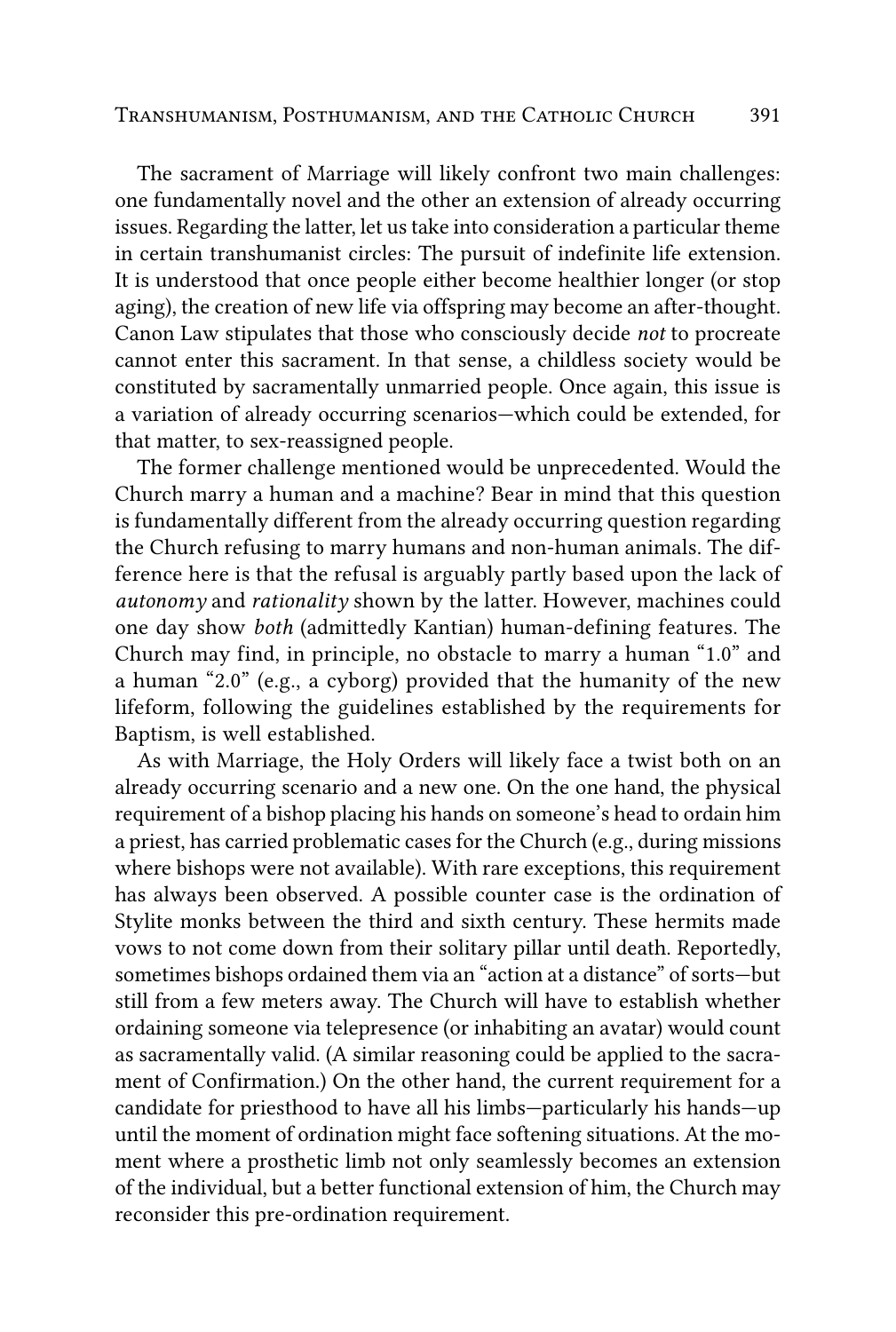The Last Rites will likely confront two challenges in a transhuman world. One would not constitute in itself a problem for its deliverance, but rather a questioning of the point of its existence. The other will entail a possible redefinition of what is considered to be "dead." In what refers to the consequences of indefinite life extension, this sacrament may be considered by Catholics of no use. Perhaps the sacrament would stay put for those who choose to end their lives "naturally" (in itself a problem for transhumanism: What to do with those who do not want to get "enhanced"?). Alternatively, the Church will ban this particular transhumanist choice of life for Catholics, period<sup>88</sup>—as much as it now forbids euthanasia and abortion.

On the other hand, the prospect of mind uploading may push to redefine the notion of what it means to leave this body, given that such experience may not necessarily entail death. If having consciousness inside a super-computer is defined as being alive—which as seen above may be in principle accepted by the Church—then the delivery of the sacrament would have to be performed without physicality, perhaps via a link between the software-giver and the software-receiver. This extension could even open up possibilities for sacrament-delivery to remote locations.

### 5. Concluding Remarks

Emerging Technologies and the transhumanist metaphysics underpinning them are likely here to stay. When contrasted with posthumanism, transhumanism seems to be the least unfriendly platform for the promotion of both human dignity and the exploration of its physical survival. This theoretical platform, however, will foster the already ongoing profound transformation of what we consider to be the material anchoring of human nature. If we consider humanity not to be reduced to its unmodified physical anchoring, the possibilities for humanity to flourish are significant. This transformation will, in turn, pose fresh new challenges for fulfilling two fundamental aspects of the Church's mission, namely, the defense of human dignity and the distribution of sacraments. Although more study has to be done, it is suggested that all things considered, transhumanism is a better choice for the Catholic Church to be used as a platform for its future service of humanity.<sup>89</sup> This attitude of acceptance shall emerge mo-

88. Richard Morgan's science fiction novel *Altered Carbon* specifically explores this possible scenario Richard K. Morgan, *Altered Carbon* (London: Gollancz, 2002).

89. As a possible counterpoint, it has been surmised that Pope Francis' is one of the strongest current advocates for a precautionary stance Steve Fuller, "Which Way is Up for the Human Condition? A Response to Clive Hamilton," ABC Religion and Ethics website, August 26, 2015, https://www.abc.net.au/religion/which-way-is-up-for-the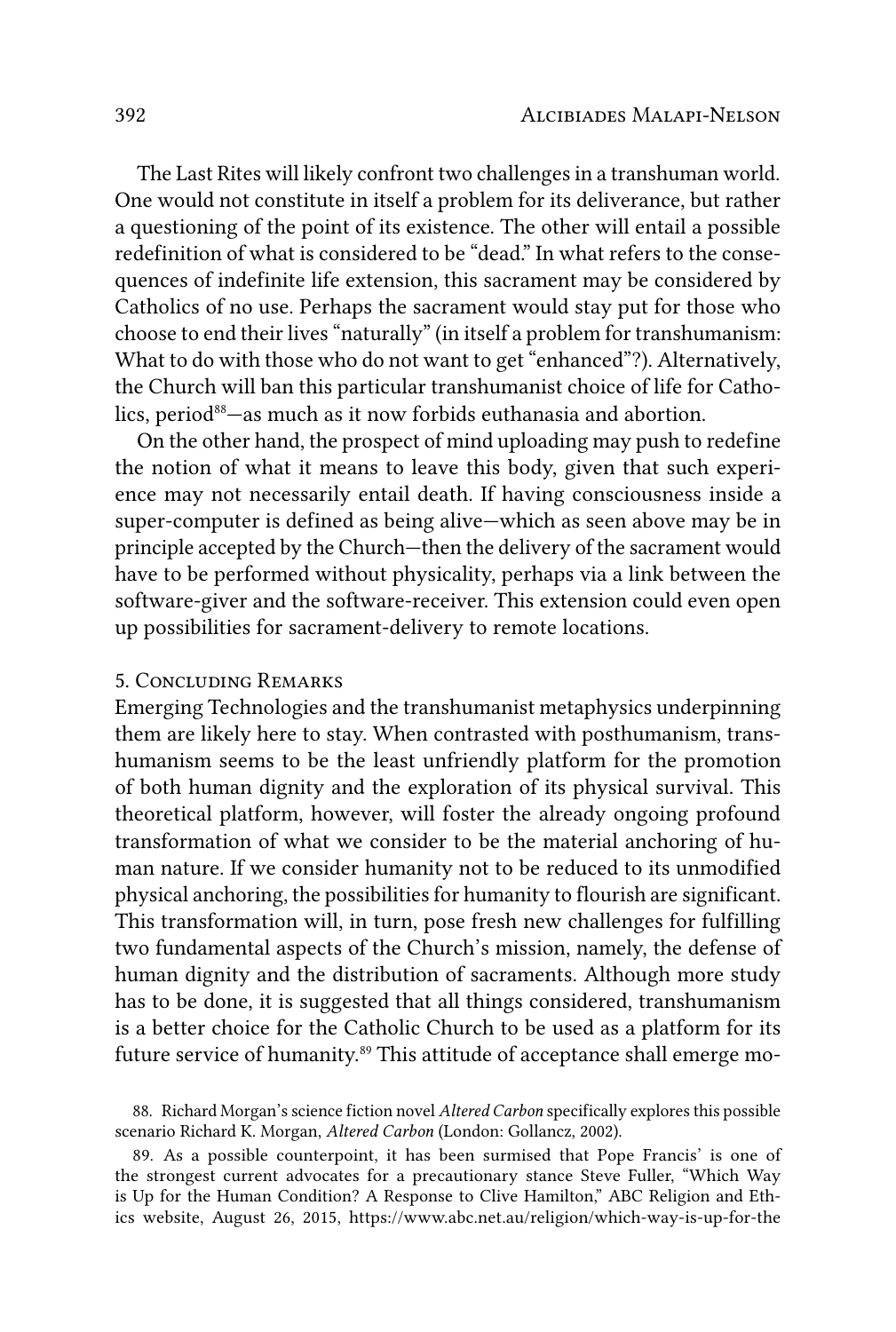tivated by two primary sources: On the one hand, a vital option towards the development of human dignity—which by default would associate the Church more to a transhumanist philosophy than to a posthuman one. On the other, a fundamental concern for the uninterrupted fulfilling of its mission *and* reason of existence—the delivery of sacraments to a radically altered human recipient. As shown above, the Church, given its history, philosophy, and prime mandate, has all the right reasons to thrive in a transhuman future. After all, if humans ultimately flourish, the Church, physically conformed by the people of God, will do so as well.

**BIBLIOGRAPHY** 

Abbate, Janet. *Inventing the Internet*. Cambridge, MA: MIT Press, 1999.

- Allen, George. "The Economic Promise of Nanotechnology." *Issues in Science and Technology* 21, no. 4 (2005): 55–6.
- Allen, Greg, and Taniel Chan. *Artificial Intelligence and National Security.* Cambridge, MA: Belfer Center for Science and International Affairs, 2017.
- Asaro, Peter. "Algorithms of Violence: Critical Social Perspectives on Autonomous Weapons." *Social Research: An International Quarterly* 86, no. 2 (2019): 537–55.
- Badmington, Neil, ed. *Posthumanism*. Hampshire: Palgrave Macmillan, 2000.
- Böhme, Gernot, Wolfgang Van Den Daele, and Wolfgang Krohn. "Finalization in Science." *Social Science Information* 15, no. 2/3 (1976): 307–330. doi:10.1177/053901847601500205.
- Bostrom, Nick. "In Defense of Posthuman Dignity." *Bioethics* 19, no. 3 (2005): 202–14. doi:10.1111/j.1467-8519.2005.00437.x.
- *Catechism of the Catholic Church*. Accessed December 12, 2019. Vatican.va.
- Chang, Kenneth. "For Artemis Mission to Moon, Nasa Seeks to Add Billions to Budget." *The New York Times*, May 13, 2019.
- Clark, Andy. *Natural-Born Cyborgs: Minds, Technologies, and the Future of Human Intelligence.* New York: Oxford University Press, 2003.
- Clinton, Bill. "President Clinton's Address to Caltech on Science and Technology." News release, 2004.
- Coyne SJ, George V. "The Evolution of Intelligent Life on the Earth and Possibly Elsewhere: Reflections from a Religious Tradition." In *Many Worlds: New Universe Extraterrestrial Life*, edited by Steven J. Dick, 177–90. Radnor, PA: Templeton Foundation Press, 2000.
- Crow, John. *The Epic of Latin America.* Berkeley: University of California Press, 1992.
- Delio, Ilia. "Why Transhumanism Will Transform the Church." National Catholic Reporter: Global Sisters Report website, November 17, 2014, https://www.globalsistersreport.org/ why-transhumanism-will-transform-church-14956.

-human-condition-a-response-to-clive-hami/10097946—a position being traditionally associated with post-human leanings. The Pontiff's *Laudato Si* encyclical on the environment certainly seems to point to this direction. That may be part of a—so-far seemingly successful—strategy put in place by the Church for decades to come (e.g., perhaps in order to establish closer communication and dialogue with non-Abrahamic traditions, where the exaltation of the human over and above nature is not shared). Addressing the reasoning behind this strategy escapes the scope of this piece.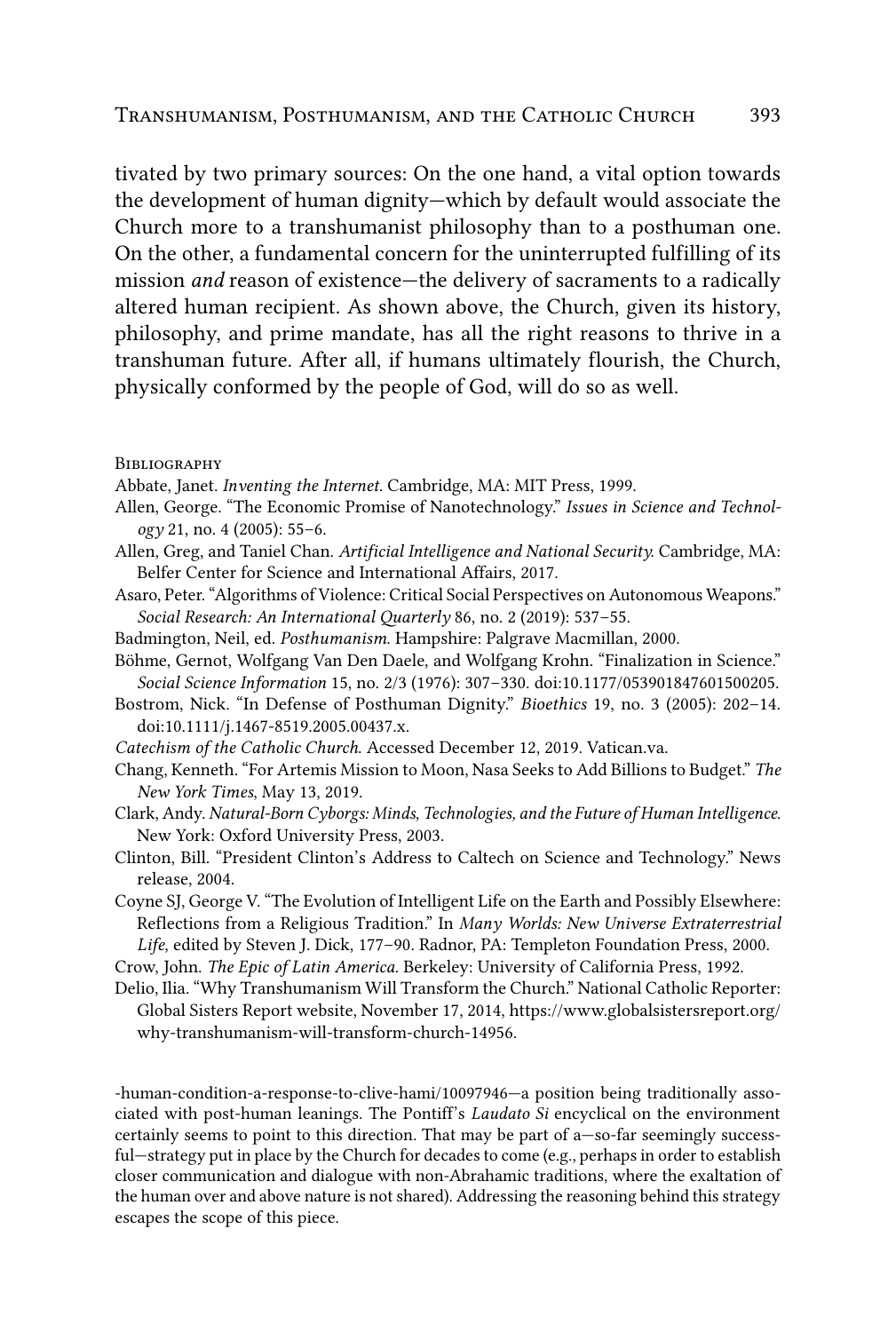- Dick, Steven J. *Plurality of Words: The Extraterrestrial Life Debate from Democritus to Kant.* Cambridge, MA: Cambridge University Press, 1984.
- Drexler, K. Eric, and Rick Smalley. "Nanotechnology: Drexler and Smalley Make the Case for and against 'Molecular Assemblers.'" *Chemical & Engineering News*, December 1, 2003, 37–42 suffix.
- Elliott, Carl. "Enhancement Technologies and the Modern Self." *Journal of Medicine and Philosophy* 36, no. 4 (2011): 364–74. doi:10.1093/jmp/jhr031.
- Esfandiary, Fereidoun M. "Up-Wing Priorities." *Future Life*, 1981. https://hplusmagazine. com/2012/12/12/2030-is-the-new-2012/ suffix.
- Ferrisi, Sabrina Arena. "Of Ufos, Space Aliens and the Catholic Faith." National Catholic Register website, June 20, 2019, http://www.ncregister.com/daily-news/ of-space-aliens-and-the-catholic-faith.
- Freddolino, Peter L., Anton S. Arkhipov, Steven B. Larson, Alexander McPherson, and Klaus Schulten. "Molecular Dynamics Simulations of the Complete Satellite Tobacco Mosaic Virus." *Structure* 14, no. 3 (2006): 437–49. doi:10.1016/j.str.2005.11.014.
- Fuller, Steve. "Beyond Good and Evil: The Challenge of Trans- and Post-Humanism." ABC Religion and Ethics website, December 20, 2016, https://www.abc.net.au/religion/ beyond-good-and-evil-the-challenge-of-trans--and-post-humanism/10096240.
- —. *Humanity 2.0: What It Means to Be Human Past, Present and Future.* Basingstoke, UK: Palgrave Macmillan, 2011.
- —. "Ninety Degree Revolution." Aeon Magazine website, October 24, 2013, https://aeon. co/essays/left-and-right-are-over-the-future-is-up-and-down.

— . "Technological Unemployment as a Test of the Added Value of Being Human." In *Education and Technological Unemployment*, edited by Michael Adrian Peters, Petar Jandrić and Alexander Means. Singapore: Springer, 2019.

— . "Which Way Is up for the Human Condition? A Response to Clive Hamilton." ABC Religion and Ethics website, August 26, 2015, https://www.abc.net.au/religion/ which-way-is-up-for-the-human-condition-a-response-to-clive-hami/10097946.

- Fuller, Steve, and Veronika Lipinska. *The Proactionary Imperative: A Foundation for Transhumanism.* Basingstoke: Palgrave Macmillan, 2014.
- Fuller, Steve, and Giuseppe Tanzella-Nitti. "A Debate between Steve Fuller and Giuseppe Tanzella-Nitti on 'Scientific Progress, Human Progress and Christian Theology.'" *Church, Communication and Culture* 4, no. 2 (2019): 123–36. doi:10.1080/23753234.2019.1616584.
- Funes, José Gabriel. "The Extraterrestrial Is My Brother." L'Osservatore Romano website, May 14, 2008, http://www.vatican.va/news\_services/or/or\_quo/interviste/2008/112q08a1. html.
- Gibson, Daniel G., John I. Glass, Carole Lartigue, Vladimir N. Noskov, Ray-Yuan Chuang, Mikkel A. Algire, Gwynedd A. Benders, et al. "Creation of a Bacterial Cell Controlled by a Chemically Synthesized Genome." *Science* 329, no. 5987 (2010): 52–6. doi:10.1126/ science.1190719.
- Habermas, Jürgen. *The Future of Human Nature.* Translated by Hella Beister and William Rehg. Cambridge, UK: Polity, 2003.
- Huxley, Julian. "Knowledge, Morality, and Destiny." *Psychiatry* 14, no. 2 (1951): 129–40. do i:10.1080/00332747.1951.11022818.
- Initiative, National Nanotechnology. *Strategic Plan.* Arlington, VA: National Nanotechnology Coordination Office, 2014.
	- . *Supplement to the President's 2015 Budget.* Arlington, VA: National Nanotechnology Coordination Office, 2014.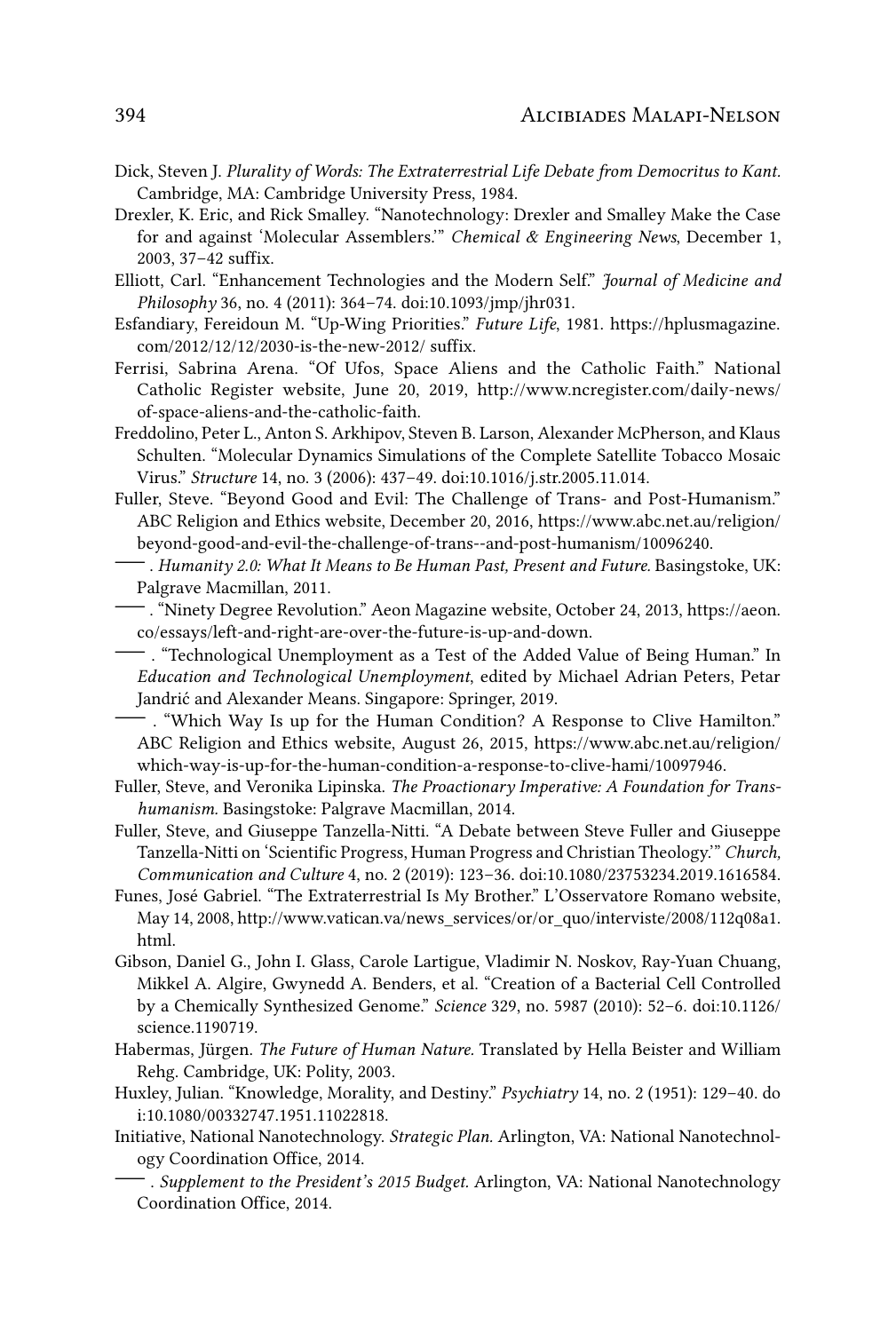- Istvan, Zoltan. "Is It Time for Fast Track Atheist Security Checks at Airports?" Huffington Post website, October 2015, https://www.huffpost.com/entry/ is-it-time-for-fast-track\_b\_7549062?guccounter=1.
- John Paul II. *Sollicitudo Rei Socialis*. Accessed December 12, 2019, Vatican.va.
- Karr, Jonathan R., Jayodita C. Sanghvi, Derek N. Macklin, Miriam V. Gutschow, Jared M. Jacobs, Benjamin Bolival Jr., Nacyra Assad-Garcia, John I. Glass, and Markus W. Covert. "A Whole-Cell Computational Model Predicts Phenotype from Genotype." *Cell* 150, no. 2 (2012): 389–401. doi:10.1016/j.cell.2012.05.044.
- Lartigue, Carole, John I. Glass, Nina Alperovich, Rembert Pieper, rashanth P. Parmar, Clyde A. Hutchison III, Hamilton O. Smith, and J. Craig Venter. "Genome Transplantation in Bacteria: Changing One Species to Another." *Science* 317, no. 5838 (2007): 632–8. doi:10.1126/science.1144622.
- Leon R, Kass. "The Wisdom of Repugnance." *The New Republic* 2 June 1997 suffix.
- Leviathan, Yaniv, and Yossi Matias. "Google Duplex: An Ai System for Accomplishing Real-World Tasks over the Phone." Google AI Blog website, May 8, 2018, https://ai.googleblog. com/2018/05/duplex-ai-system-for-natural-conversation.html.
- Lyotard, Jean-François. *The Postmodern Condition: A Report on Knowledge.* Translated by Geoffrey Bennington and Brian Massumi. Minneapolis, MN: University of Minnesota Press, 1984.
- Malapi-Nelson, Alcibiades. *The Nature of the Machine and the Collapse of Cybernetics: A Transhumanist Lesson for Emerging Technologies.* Cham: Palgrave Macmillan, 2017.
- —. "Transhumanism, Christianity and Modern Science: Some Clarifying Points Regarding Shiffman's Criticism of Fuller." *Social Epistemology Review and Reply Collective* 5, no. 2 (2016): 1–5.
- Masunaga, Samantha. "A Quick Guide to Elon Musk's New Brain-Implant Company, Neuralink." April 21, 2017, https://www.latimes.com/business/technology/la-fi-tn-elon-muskneuralink-20170421-htmlstory.html.
- Mihail C. Roco, and William Sims Bainbridge, eds. *Converging Technologies for Improving Human Performance: Nanotechnology, Biotechnology, Information Technology and Cognitive Science.* National Science Foundation. Dordrecht: Kluwer Academic Publishers, 2003.
- More, Max. "The Philosophy of Transhumanism." In *The Transhumanist Reader*, edited by Max More and Natasha Vita-More, 3–17. West Sussex: John Wiley & Sons, 2013.
- Morgan, Richard K. *Altered Carbon.* London: Gollancz, 2002.
- Musk, Elon. "An Integrated Brain-Machine Interface Platform with Thousands of Channels." bioRxiv website, August 02, 2019, https://www.biorxiv.org/content/10.1101/703801v4.
- . "Making Humans a Multi-Planetary Species." *New Space* 5, no. 2 (2017): 46–61. doi:10.1089/space.2017.29009.emu.
- National Aeronautics and Space Administration (NASA). "Nasa Taps 11 American Companies to Advance Human Lunar Landers." news release, May 16, 2019, https://www.nasa. gov/press-release/nasa-taps-11-american-companies-to-advance-human-lunar-landers.
- Nature Editorial. "Anticipating Artificial Intelligence." *Nature* 532, no. 413 (26 April 2016). doi:10.1038/532413a. https://www.nature.com/news/anticipating-artificial-intelligence -1.19825.
- *Nbic Disruptive Technology Watch.* Defence Research and Development Canada, April 2003.

"The Nobel Prize in Chemistry 2016." Nobelprize website, October 5, 2016, https://www. nobelprize.org/prizes/chemistry/2016/press-release/.

Nordmann, Alfred. *Converging Technologies: Shaping the Future of European Societies.* European Commission (Luxembourg: CORDIS, 2004).